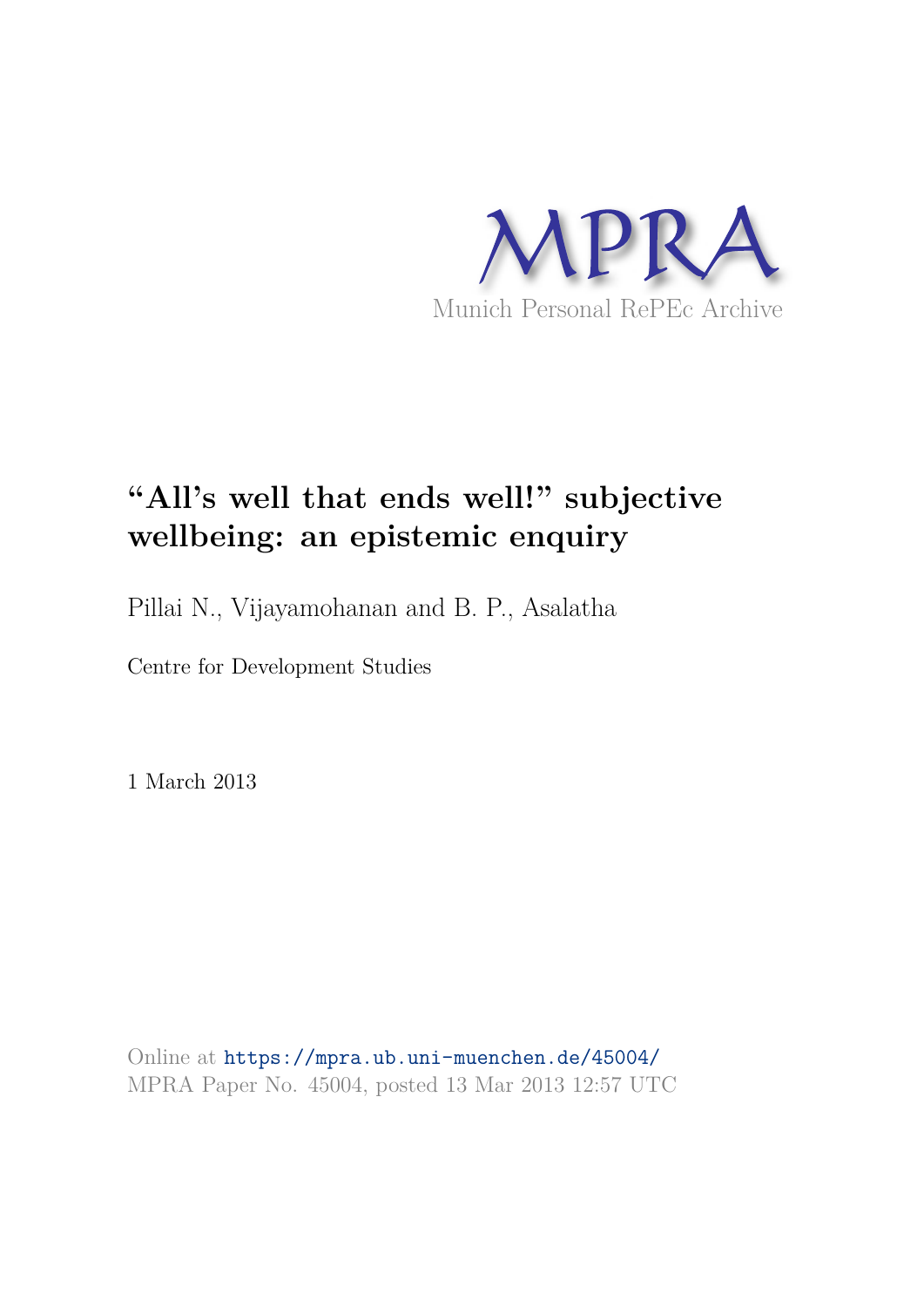# "All's Well That Ends Well!"

## Subjective Wellbeing: An Epistemic Enquiry

## **Vijayamohanan Pillai N.**

Centre for Development Studies, Trivandrum, India

## **B. P. Asalatha**

Madras University, Chennai, India

E-mail: vijayamohan@cds.ac.in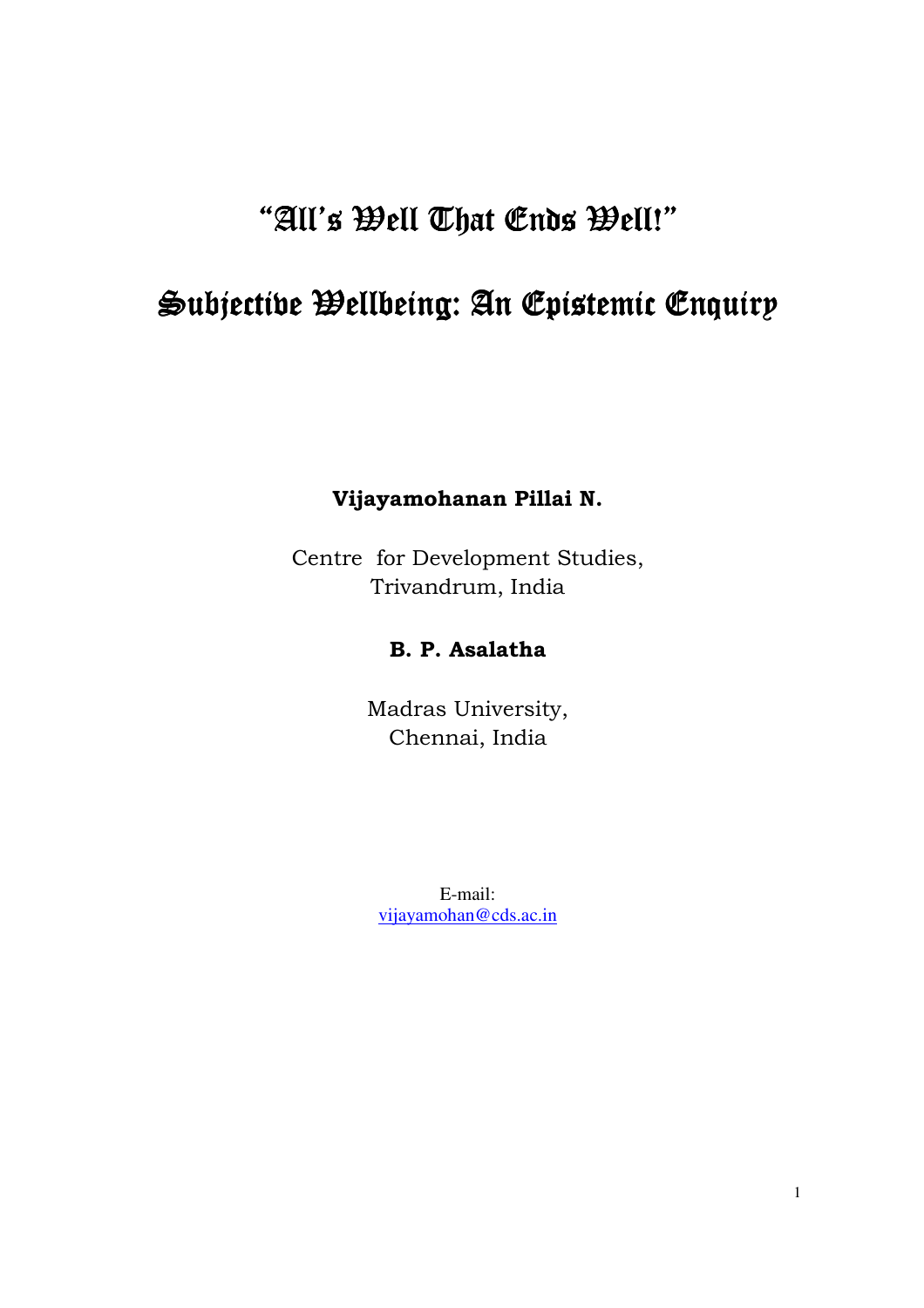# "All's Well That Ends Well!"  $\mathfrak{Sub}\mathfrak{ic}$ ttive Wellbeing: An Epistemic Enquir $\nu$

**Vijayamohanan Pillai N.** 

### **B. P. Asalatha**

#### **Abstract**

Wellbeing in general is represented in terms of the quality of life of an individual or group. The different objective and subjective indicators that go into the composition of quality of life leave its definition and measurement elusive, despite its global recognition as a policy goal. Attempts at an objective measure have brought out two basic methodological alternatives. The first, objective, measure has come out as the famous Physical Quality of Life Index, supplanted now by the Human Development Index. The second one, dealing with subjective wellbeing, focuses upon self-reported levels of happiness, pleasure, fulfillment etc. The present study, divided into five sections, is an epistemic enquiry into subjective wellbeing. After the introductory remarks, section 2 presents the recent discussions in the theory of subjective wellbeing, especially in terms of life satisfaction and domain satisfaction and their relationship. Section 3 introduces the concepts of Hedonism and Eudaimonia in the notion of wellbeing; one's life goes well to the extent that one is contented with it (hedonistic element); at the same time, it is the term wellbeing', not the term 'happiness', that denotes the notion of what makes life good for the individual living that life (eudaimonia). Section 4 traces the development of the concept of wellbeing in terms of Utilitarian philosophy in the  $18<sup>th</sup>$  century and section 5 discusses wellbeing in the context of the theory of justice. The next section presents the capabilities approach of Sen and Nussbaum in the wellbeing framework. While Rawls limited his analysis of social welfare to the 'social primary goods' that rational humans need or desire, and 'negative freedoms' that involve the absence of interference, the capabilities approach of Sen and Nussbaum expanded on the base of Rawlsian philosophy to include 'positive freedoms' as well, like freedom from being constrained by poverty or a lack of education.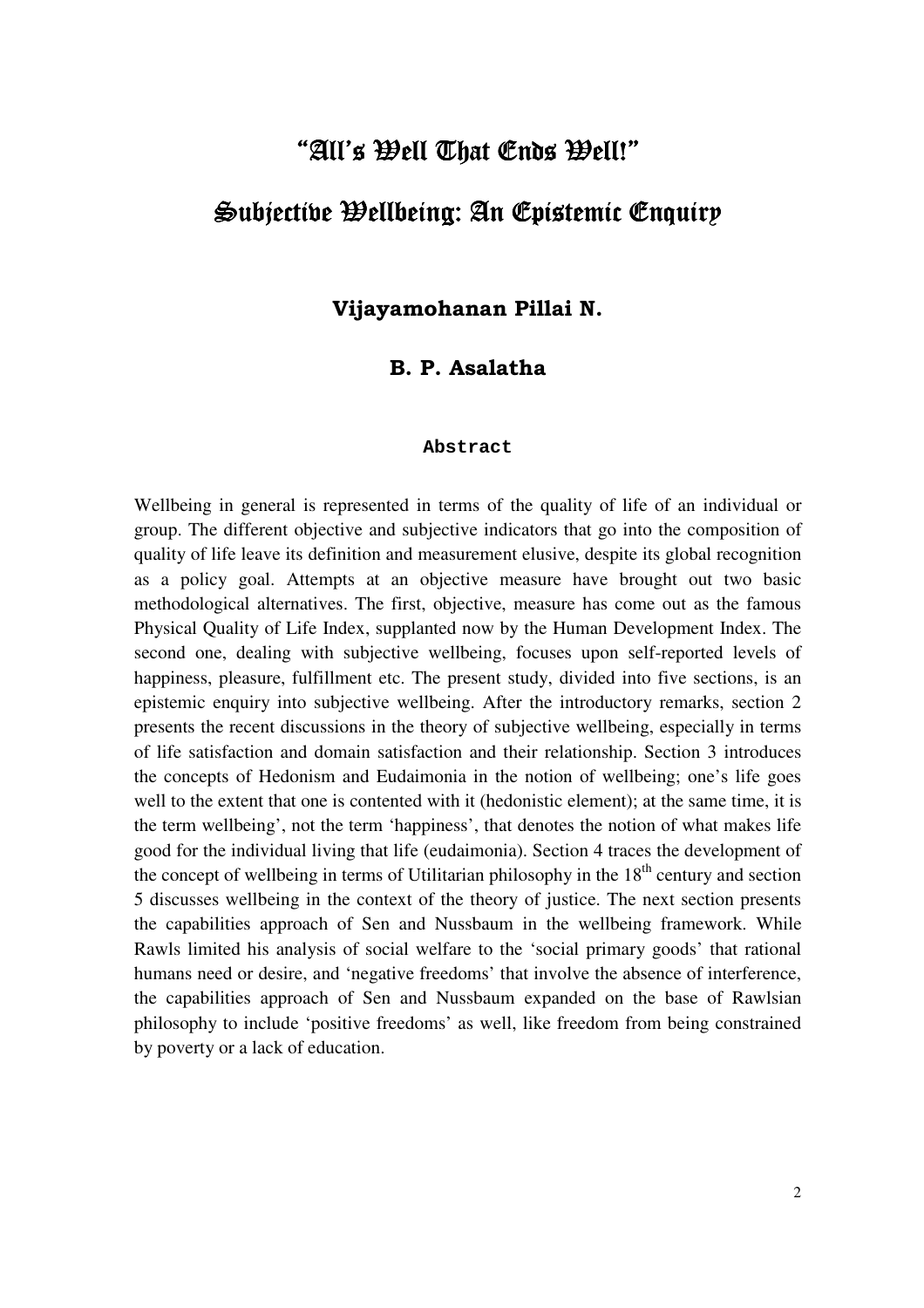- "Nora: That is just it; you have never understood me. I have been greatly wronged, Torvald—first by papa and then by you.
- "Helmer: What! By us two—by us two, who have loved you better than anyone else in the world?
- "Nora (*shaking her head*): You have never loved me. You have only thought it pleasant to be in love with me.
- "Helmer: Nora, what do I hear you saying?
- "Nora: It is perfectly true, Torvald. When I was at home with papa, he told me his opinion about everything, and so I had the same opinions; and if I differed from him I concealed the fact, because he would not have liked it. He called me his doll-child, and he played with me just as I used to play with my dolls. And when I came to live with you—

"Helmer: What sort of an expression is that to use about our marriage?

- "Nora (*undisturbed*): I mean that I was simply transferred from papa's hands into yours. You arranged everything according to your own taste, and so I got the same tastes as yours, else I pretended to, I am really not quite sure which—I think sometimes the one and sometimes the other. When I look back on it, it seems to me as if I had been living here like a poor woman—just from hand to mouth. I have existed merely to perform tricks for you, Torvald. But you would have it so. You and papa have committed a great sin against me. It is your fault that I have made nothing of my life.
- "Helmer: How unreasonable and how ungrateful you are, Nora! Have you not been happy here?

"Nora: No, I have never been happy. I thought I was, but it has never really been so.

"Helmer: Not—not happy!

"Nora: No….. "

**Henrik Ibsen**, *A Doll's House* (1879).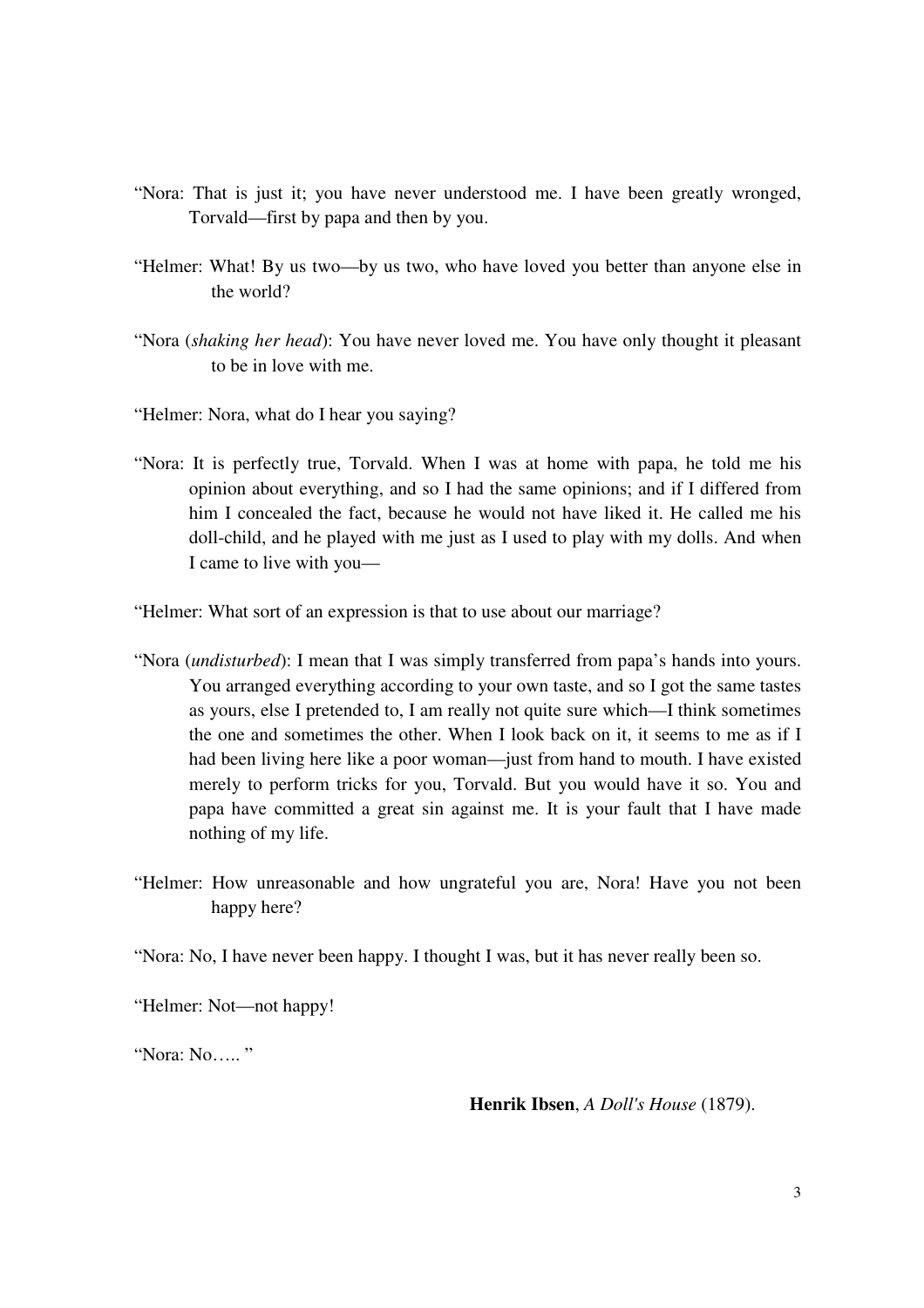"Knowing that Mrs. Mallard was afflicted with a heart trouble, great care was taken to break to her as gently as possible the news of her husband's death.

………………………

"There was something coming to her and she was waiting for it, fearfully. What was it? She did not know; it was too subtle and elusive to name. But she felt it, creeping out of the sky, reaching toward her through the sounds, the scents, the color that filled the air.

"Now her bosom rose and fell tumultuously. She was beginning to recognize this thing that was approaching to possess her, and she was striving to beat it back with her will--as powerless as her two white slender hands would have been. When she abandoned herself a little whispered word escaped her slightly parted lips. She said it over and over under the breath: "free, free, free!" The vacant stare and the look of terror that had followed it went from her eyes. They stayed keen and bright. Her pulses beat fast, and the coursing blood warmed and relaxed every inch of her body.

……………

" "Free! Body and soul free!" she kept whispering.

………

"Her fancy was running riot along those days ahead of her. Spring days, and summer days, and all sorts of days that would be her own. She breathed a quick prayer that life might be long. It was only yesterday she had thought with a shudder that life might be long.

…………

"When the doctors came they said she had died of heart disease--of the joy that kills."

 **Kate Chopin**, *The Story of An Hour* (1894)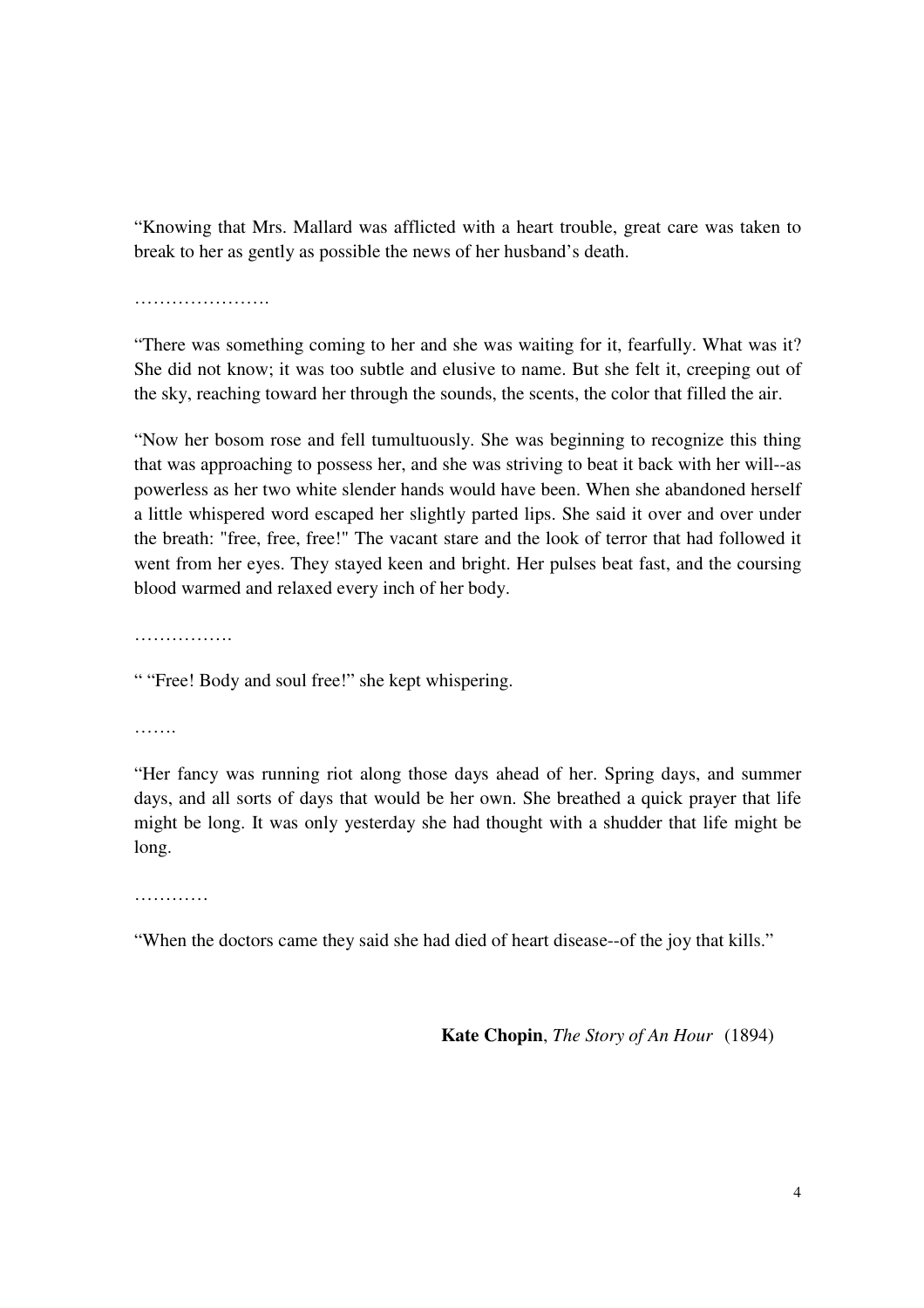## "All's Well That Ends Well!"

## Subjective Wellbeing: An Epistemic Enquiry

**Vijayamohanan Pillai N.** 

**B. P. Asalatha** 

#### **1 Introduction**

The question "What is good?" has always puzzled man and his quest has convinced him that being well is good for him; hence his wish for the whole world to be well ("*Lokā samastā sukhino bhavantu*!"). However, the question "What does wellbeing consist in?" has evoked different responses, including welfare (how a person is faring in general, whether well or badly), and happiness, from the utilitarians to the recent positive psychologists. The terms welfare and wellbeing are thus often used interchangeably; however, a definite distinction is applied in economics by denoting welfare for the public provision of a social minimum, and wellbeing for the condition of faring well of an individual or group. Thus the latter in general is represented in terms of the quality of life of an individual or group, including not only income, but also education, physical and psychic health, recreations, conducive environment, social belongingness, security, and so on. In contrast to this has earlier stood the concept of standard of living, based only on income, popularised by the mainstream economics in the name of basic needs approach, wherein basic human needs are equated with the demands (or preferences) for economic goods and services in the market (Doyal and Gough 1991; Etzioni 1988; Goudzwaard and deLange 1994; Max-Neef 1991). Called welfarism by Sen and Williams (Tomer, 2002), this approach has postulated that wellbeing increases as individuals consume more of the market goods they prefer. Welfarism has reduced wellbeing into a result of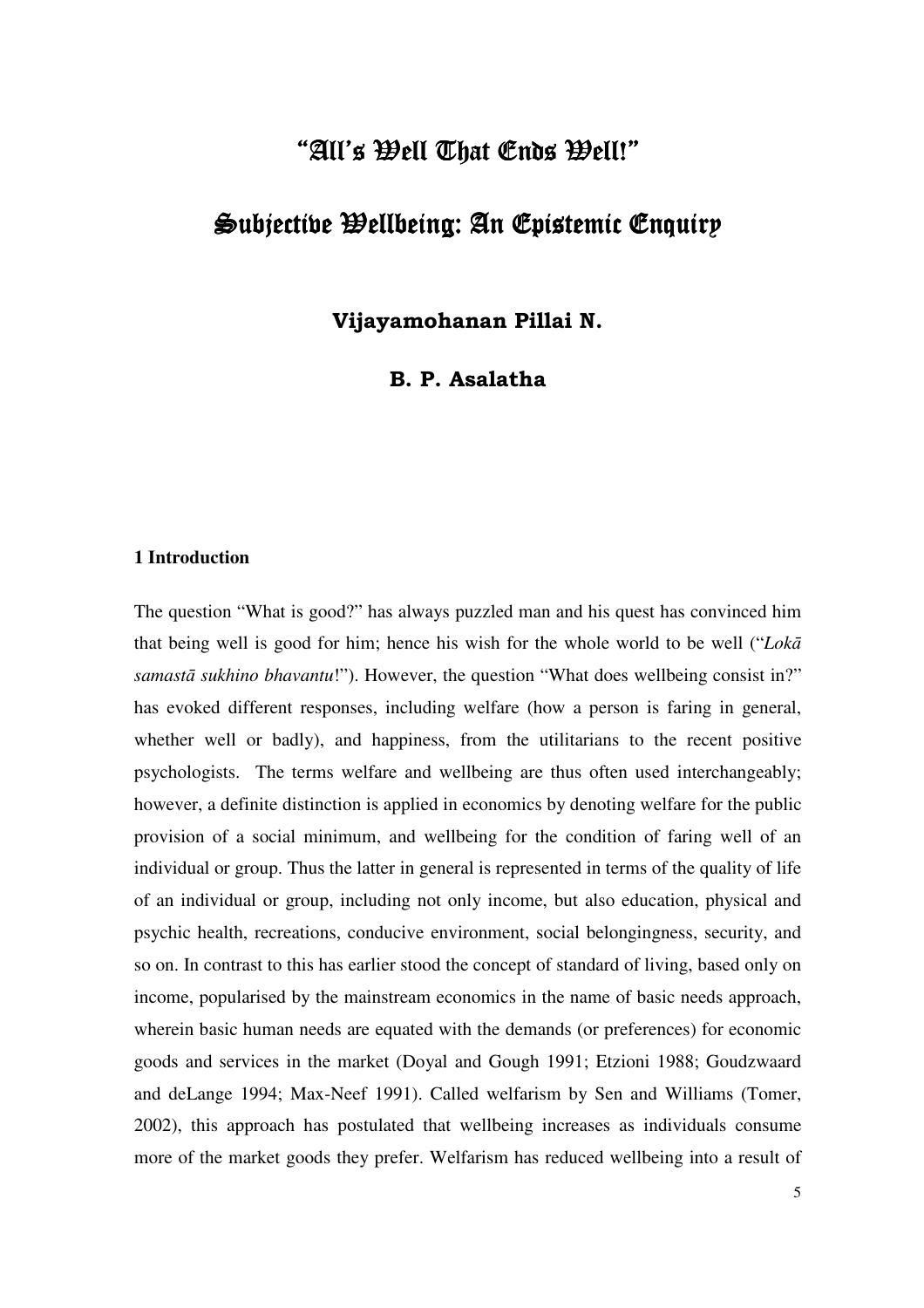human choice behaviour, "especially the individual welfare or profit maximizing choices of autonomous rational agents" (Nelson 1993: 25), having nothing to do with the real persons in a real objective world (Max-Neef 1991). Again welfarism has denuded wellbeing from all value judgments on the argument that consumer choice itself is normative, as it is the freedom to make choices that is of ultimate value (Etzioni 1988; Taylor 1991): "What is good is whatever is preferred." (Tomer 2002:25). Notable critics of this consumption (income)-wellbeing equality have been Sen (1985) and Nusbaum (1995) and recently those in psychological research such as Diener and Lucas (1999) and Easterlin (2003).

The different objective and subjective indicators that go into the composition of quality of life leave its definition and measurement elusive, despite its global recognition as a policy goal (Costanza, et al. 2008). Attempts at an objective measure have brought out two basic methodological alternatives. The first, objective, measure has come out as the famous Physical Quality of Life Index, developed by the sociologist Morris David Morris in the 1970s, based on the indicators of basic literacy, infant mortality, and life expectancy, and supplanted now by the Human Development Index. The second one, dealing with subjective wellbeing, focuses upon self-reported levels of happiness, pleasure, fulfillment etc. (Diener and Lucas 1999; and Easterlin 2003).

The present study is an epistemic enquiry into subjective wellbeing. What follows is divided into five sections. The next section presents the recent discussions in the theory of subjective wellbeing, especially in terms of life satisfaction and domain satisfaction and their relationship. Section 3 introduces the concepts of Hedonism and Eudaimonia in the notion of wellbeing; one's life goes well to the extent that one is contented with it (hedonistic element); at the same time, it is the term wellbeing', not the term 'happiness', that denotes the notion of what makes life good for the individual living that life (eudaimonia). Section 4 traces the development of the concept of wellbeing in terms of Utilitarian philosophy in the  $18<sup>th</sup>$  century and section 5 discusses wellbeing in the context of the theory of justice. The next section presents the capabilities approach of Sen and Nussbaum in the wellbeing framework. While Rawls limited his analysis of social welfare to the 'social primary goods' that rational humans need or desire, and 'negative freedoms' that involve the absence of interference, the capabilities approach of Sen and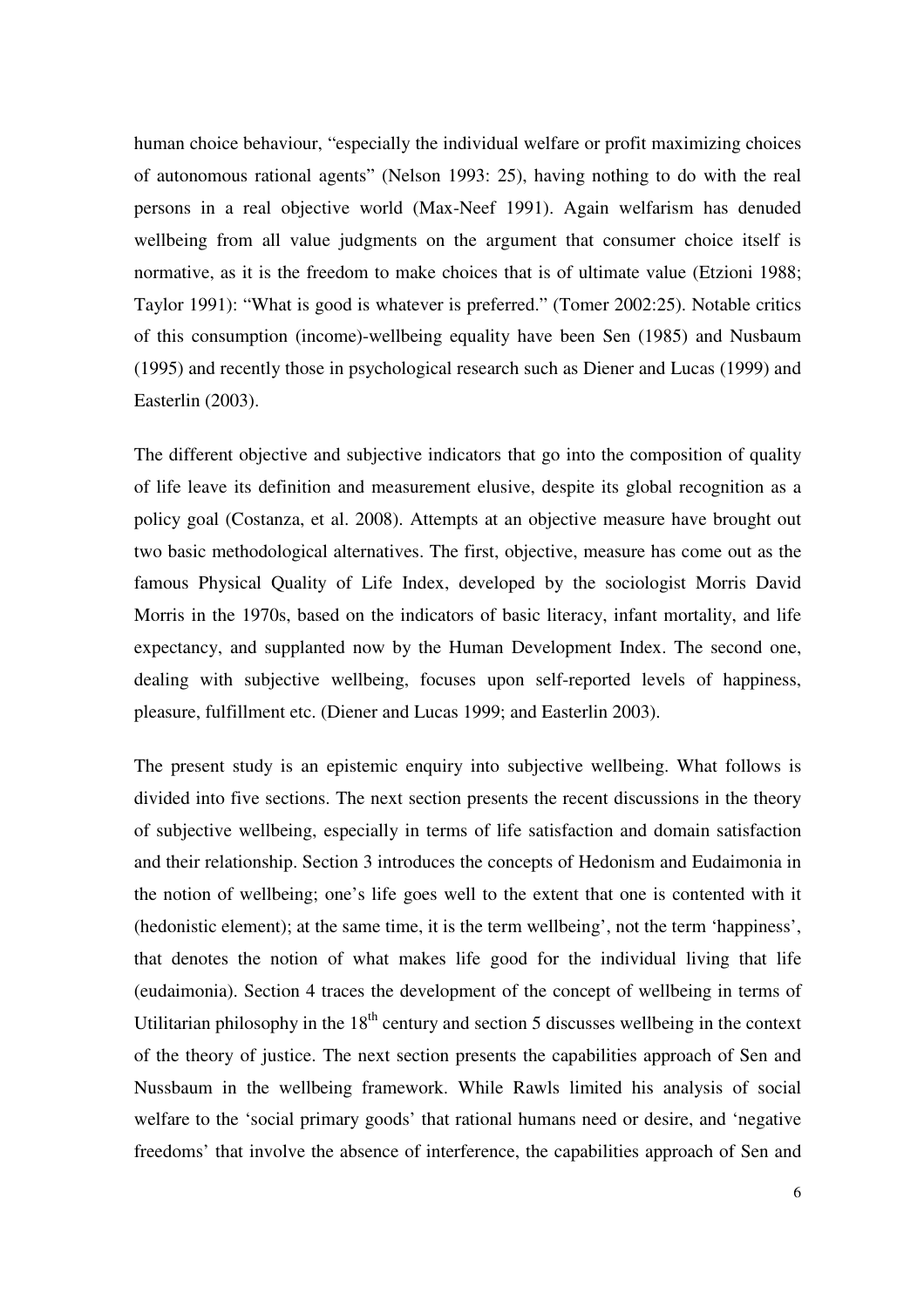Nussbaum expanded on the base of Rawlsian philosophy to include 'positive freedoms' as well, like freedom from being constrained by poverty or a lack of education.

#### **2 What is Subjective Wellbeing?**

Wellbeing has always eluded definition. Diener (1984) groups the definition of wellbeing into three categories. First, wellbeing is defined by external criteria such as virtue or holiness. In this normative definition, wellbeing is not thought of as a subjective state but rather as one possessing some desirable qualities. Secondly, social scientists have focused on the question of what leads people to evaluate their lives in positive terms. This definition of wellbeing has sometimes come to be labeled 'life satisfaction' and relies on the respondents to determine what is non-instrumentally or ultimately good *for* a person, what a good life is. Thirdly, the term wellbeing denotes a preponderance of positive affect (experiencing pleasant emotions and moods) over negative affect (experiencing unpleasant, distressing emotions and moods), a positive hedonic balance, which emphasizes pleasant emotional experiences. Later on, Diener, Suh, Lucas, and Smith (1999) also included satisfaction in specific life domains (for example, satisfaction with health) in the definition of subjective wellbeing. Diener and Suh (1999) provide convincing evidence that subjective indicators are valid measures of happiness and well-being. The researchers often distinguish between cognitive and affective components of subjective wellbeing (Diener, 1984; (Diener et al., 1999). Life satisfaction and domain satisfaction are considered cognitive components because they are based on evaluative beliefs (attitudes) about one's life. In contrast, positive affect and negative affect assess the affective component of subjective wellbeing, the pleasant and unpleasant feelings that people experience in their lives. It should be noted that these definitions do overlap, since a good life cannot go without pleasant emotional experiences, without being happy.

There are mainly two theories of subjective wellbeing: bottom-up and top-down theories (Diener 1984). Bottom-up theories assume that life satisfaction judgments are based on an assessment of satisfaction in a relatively small number of life domains (Andrews and Withey, 1976; Brief, Butcher, George, and Link, 1993; Heller, Watson, and Hies, 2004; Schimmack, Diener, and Oishi, 2002). Thus, these theories assume that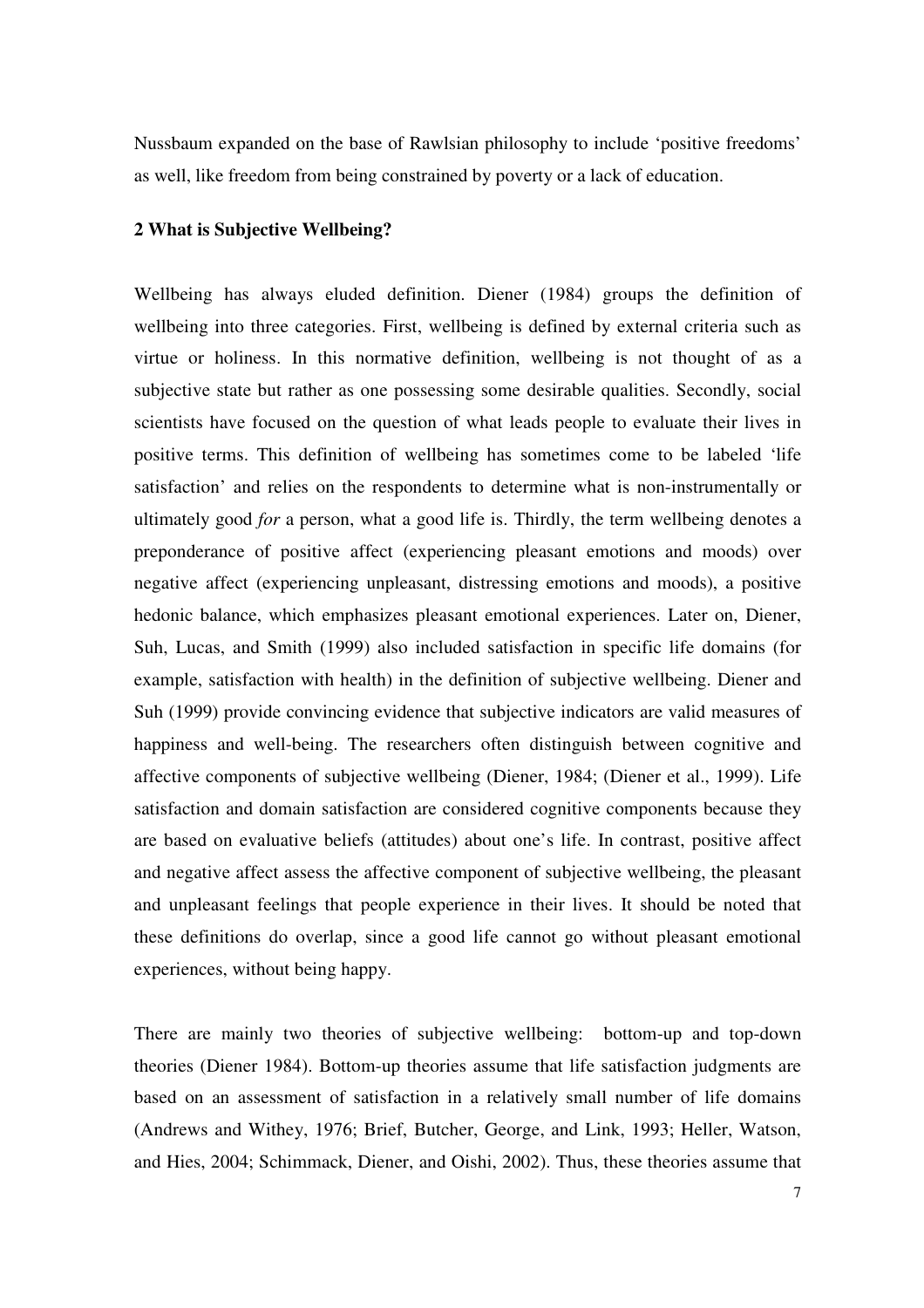correlations between life satisfaction (LS) and domain satisfaction (DS) reflect a causal influence of the latter (DS) on the former (LS). For example, an individual with high marital satisfaction has high life satisfaction because her marital satisfaction is an important aspect of her satisfaction with life as a whole. In contrast, top-down theories postulate the reverse direction of causality (i.e., life satisfaction causes domain satisfaction). Somebody who is generally satisfied with life may also evaluate life domains more positively although general satisfaction is not based on satisfaction with particular domains. The nature of the causal processes that link the two (DS and LS) has great practical importance. Only bottom-up theories predict that changes in domain satisfaction (for example, an increase in financial satisfaction) produce changes in life satisfaction. All other theories predict that changes in domain satisfaction have no consequences for individuals' life satisfaction.

#### **3. Hedonism and Eudaimonia**

Over the last few decades, positive psychology has immensely contributed to our understanding of the notion of 'happiness', understood in terms of contentment or 'lifesatisfaction', and usually measured by means of self-reports or daily questionnaires. It is fairly assumed that one's life goes well to the extent that one is contented with it – that is, that there is some kind of hedonistic element in the notion of wellbeing. At the same time, it should be noted that we have to use the term 'wellbeing', not the term 'happiness', to denote the notion of what makes life good for the individual living that life.

Aristotle in his search for the *highest* good (in *Nichomachean Ethics*, Book 1) made an insightful distinction between two classes of happiness, that derived from pleasure, '*hedonia*', and that derived from a life of virtue and meaning, '*eudaimonia*'.

According to hedonism, well-being consists in the greatest balance of pleasure over pain. This view was first, and perhaps most famously, expressed by Socrates and Protagoras in the Platonic dialogue, *Protagoras* (Plato 1976 [circa 4 BC]). And the Classical Utilitarian, Jeremy Bentham, began his *Introduction to the Principles of Morals and Legislation* thus: "Nature has placed mankind under the governance of two sovereign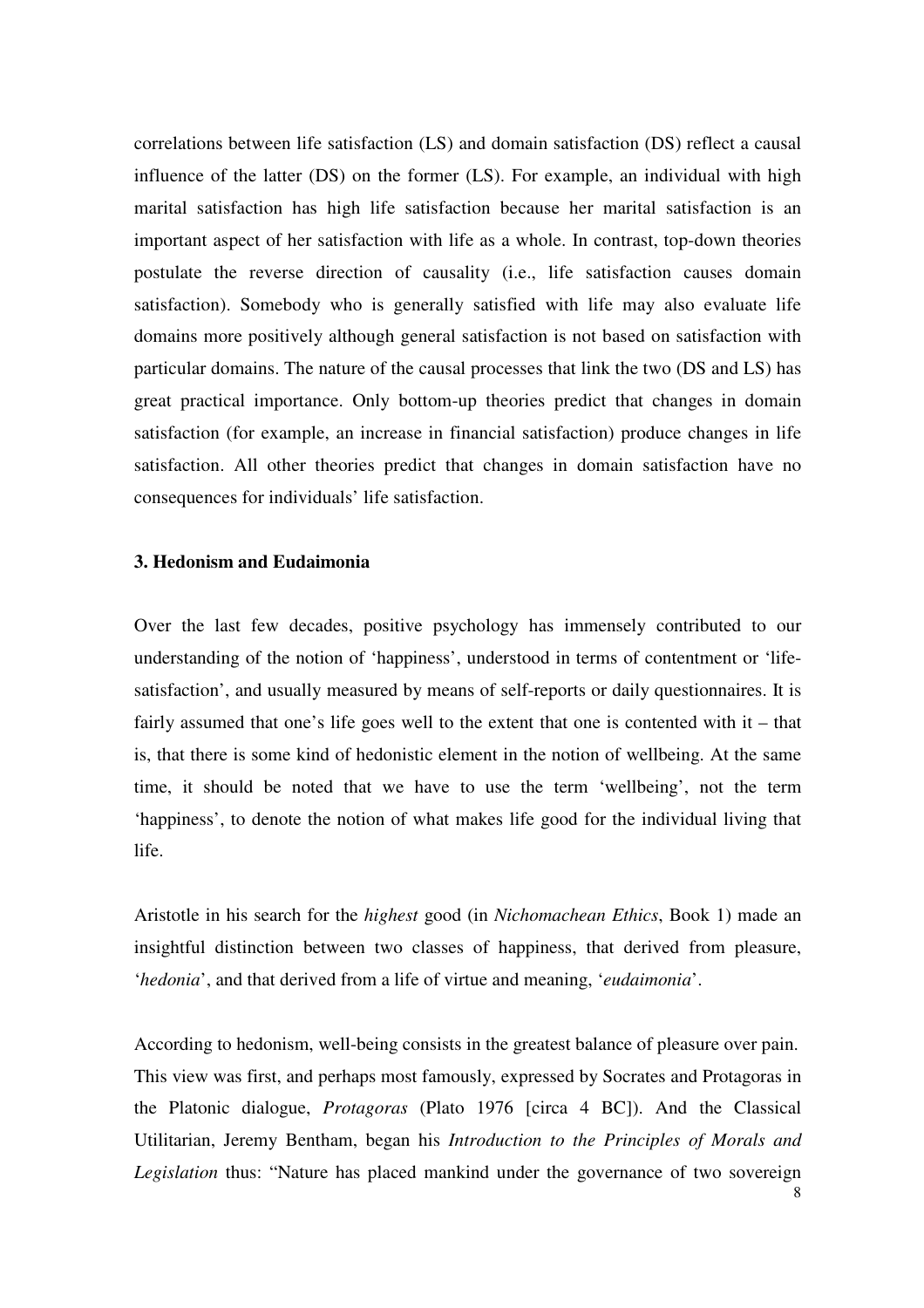masters, *pain* and *pleasure*. It is for them alone to point out what we ought to do." (Bentham 1996 [1789]). The two central aspects of these two experiences that help us measure their value, according to Bentham, are their duration, and intensity.

Aristotle, on the other hand, focussed on '*eudaimonia*' and equated it with 'living well'. To be *eudaimon* is to live in a way that is well-favoured by a god. Aristotle assumed that the highest good, whatsoever it is, has three characteristics: it is desirable for itself, it is not desirable for the sake of some other good, and all other goods are desirable for its sake. According to him, no one tries to live well for the sake of some further goal; rather, being *eudaimon is* the highest end, and all subordinate goals – health, wealth, and other such resources – are sought because they promote wellbeing, not because they are what wellbeing consists in.

To complete his theory, Aristotle then brought in 'function' or 'task' of a human being, and argued that the good consisted in functions of the rational soul in accordance with virtue. What differentiates humanity from other species, giving us the potential to live a better life, is our capacity to guide ourselves by means of reason. If we use reason well, we live well as human beings; or, to be more precise, happiness consists in using reason well over the course of a full life. Doing anything well requires virtue, and therefore living well consists in functions of the rational soul in accordance with virtue. At the same time, he made it clear that such wellbeing entails that one must possess other goods as well, such goods as friends, child, wealth, power, beauty and so on. One's happiness is endangered if one is severely deprived of such goods; that is, one's virtuous activity will be to some extent diminished or defective, if one is in some deprivation, if one is friendless, childless, powerless, weak, or ugly.

#### **4. Wellbeing and the Utility Theory**

The dominant European perspectives on wellbeing changed over time from this Aristotelian idea to the medieval metric of heavenly rewards and punishments determining our earthly wellbeing, to Calvinist predetermination, and finally to the scientific aestheticism of the Renaissance, which lasted until the dawn of Utilitarian philosophy in the 18<sup>th</sup> century (Segal 1991). Jeremy Bentham's (1789) *Introduction to*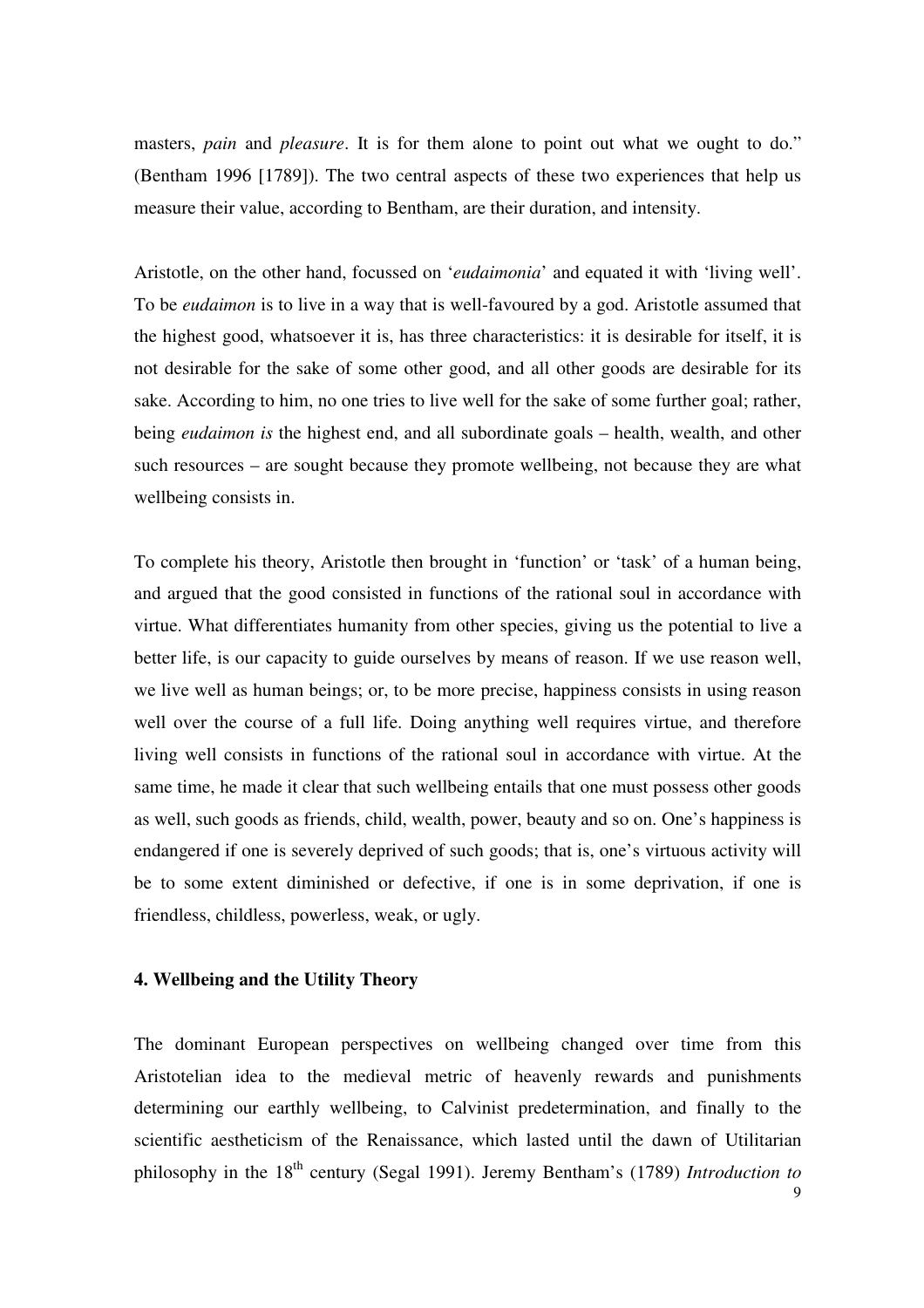*the Principles of Morals* was not the first, but is the best remembered discussion of the philosophy of Utilitarianism, in which human behavior is described as motivated by pleasure and pain – their net satisfaction being the 'utility'. Society's wellbeing was the sum of these utilities, such that an ethical course of action was that which led to 'the greatest happiness for the greatest number'. This formulation of social welfare was meant to be both egalitarian and individualistic: each person's utility was counted equally and each person got to determine what her own level of satisfaction was (Ackerman 1997a). In theory, utility could be summed across individuals to determine the 'social welfare', but utilitarianism did not offer any practical way to actually measure either individual or social wellbeing. Bentham also posited what would eventually come to be known as the diminishing marginal utility of goods, and, by extension, income or wealth: the idea being that each new unit of anything adds to your utility a little bit less than the last one. Later on, John Stuart Mill's Utilitarianism (1861) allowed for a hierarchy of different qualities or types of pleasure, recognized the importance of social influences on individual attitudes, and acknowledged that individuals are not always the best judges of their own interests (Ackerman 1997a).

The basic precepts of Utilitarianism became the foundations of the Marginalist Welfare Economics that upheld two related ideas: first, that the goal of individuals was to maximize utility, and, second, a formalization of Bentham's idea that utility was concave, or diminishing on the margin. These ideas were independently formulated, using mathematical tools of marginal analysis, by Willam Stanley Jevons, Carl Menger, Leon Walras, and Alfred Marshal in the 1870s (Ackerman 1997a; Cooter and Rappoport 1984). Of these marginalists, Marshall (1890) is the best known for promoting the idea of 'satiable wants': though there is an endless variety of wants, each separate want has a limit. This familiar and fundamental tendency of human nature came to be stated in the law of satiable wants or of diminishing utility: the additional benefit which a person derives from a given increase of her stock of a thing, diminishes with every increase in the stock that she already has.

Interestingly, interpersonal comparisons were assumed to be impossible by proponents of the Marginalist Welfare School, but these comparisons were conducted nonetheless between large groups, like the rich and the poor (Cooter and Rappoport 1984). Following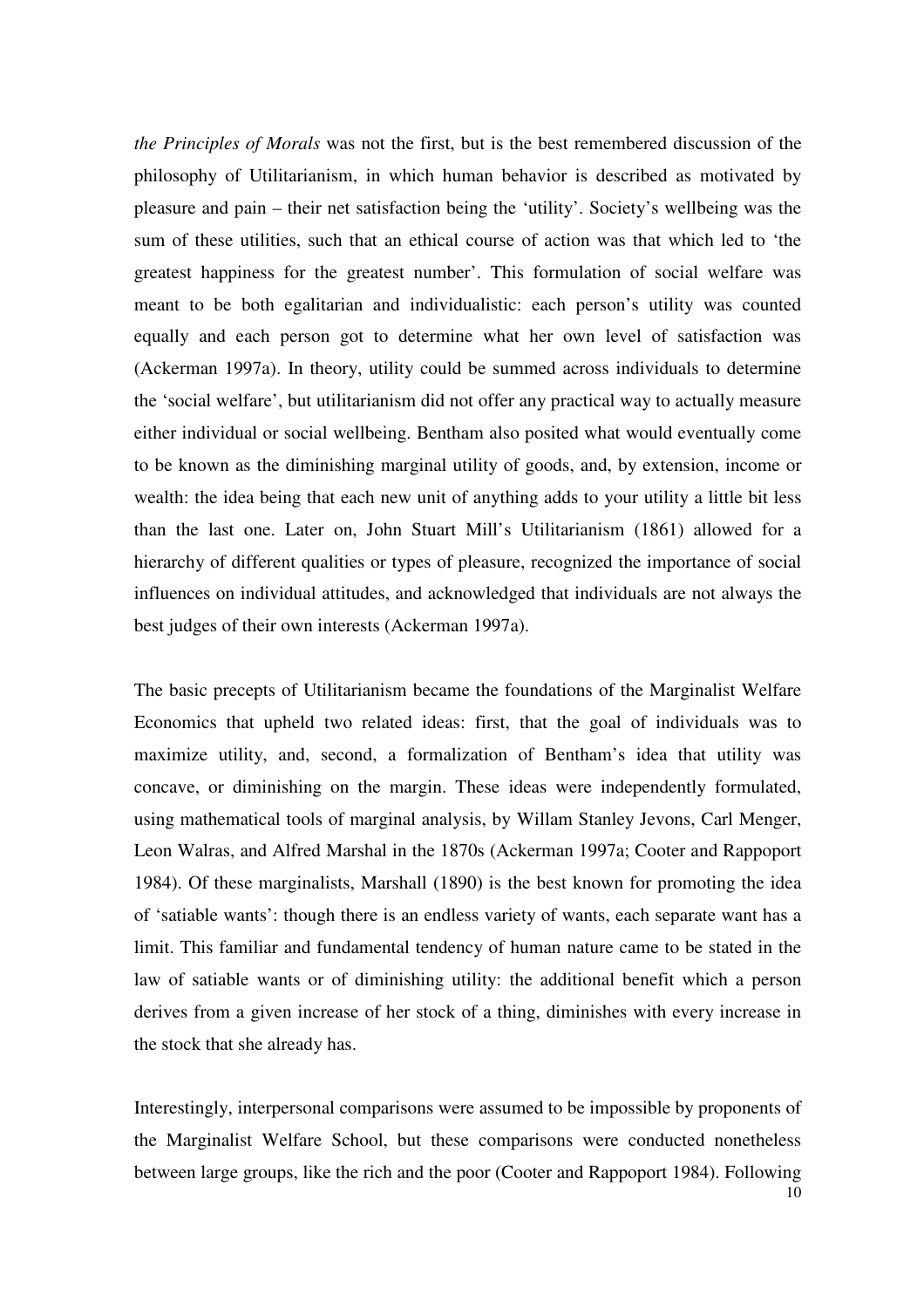the work of Arthur Cecil Pigou, the marginalists restricted their analysis to the necessities of life, using money as a 'measuring rod'. Focusing on the most material aspects of welfare led to the insight that additional income was more useful to the poor than the rich. Pigou and Marshal, in particular, were explicitly in favor of income redistribution because it would lead to more material wants being satisfied. Vilfredo Pareto – who was against redistribution– clarified the by now murky waters of utility by pointing out that there were really two concepts of utility, not one: usefulness was one form of utility, and *ophelimity*, or subjective desire, was the other. The Marginalist Welfare School was concerned only with the material wants of the former (Cooter and Rappoport 1984; Ackerman 1997b).

In 1932 the British economist Lionel Robbins critiqued the Marginalist Welfare School for having too narrow a focus on usefulness utility (e.g., bread) to the exclusion of ophelimity utility (e.g., opera tickets). Unlike material necessities, ophelimity cannot be observed or compared either between individuals or between groups of people. Robbins argued that cardinal measurement and interpersonal comparisons could never capture unobservable utility or satisfaction of others, and that it, therefore, could not be demonstrated or assumed that the marginal utility of income for the poor is greater than the marginal utility of income for the rich. The success of Robbins' rejection of cardinal measures of utility led to the so-called 'ordinalist revolution' in economics, and the birth of the neo-classical economics as we know it today (Robbins 1932; Cooter and Rappoport 1984).

The ordinalists noticed that if one were to combine the utilitarian concept of social welfare (defined as the sum of individual welfares) with another important marginalist assumption, diminishing marginal utility of income, the logical outcome is a very subversive result: Social welfare reaches its maximum when income was distributed equally across the population. Robbins (1932) took pains to reject this conclusion: according to him, the Law of Diminishing Marginal Utility implies that the more one has of anything the less one values additional units thereof. Therefore, it is said, the more real income one has, the less one values additional units of income. Therefore, the marginal utility of a rich man's income is less than the marginal utility of a poor man's income. Therefore, if income were both concave in welfare and unequally distributed,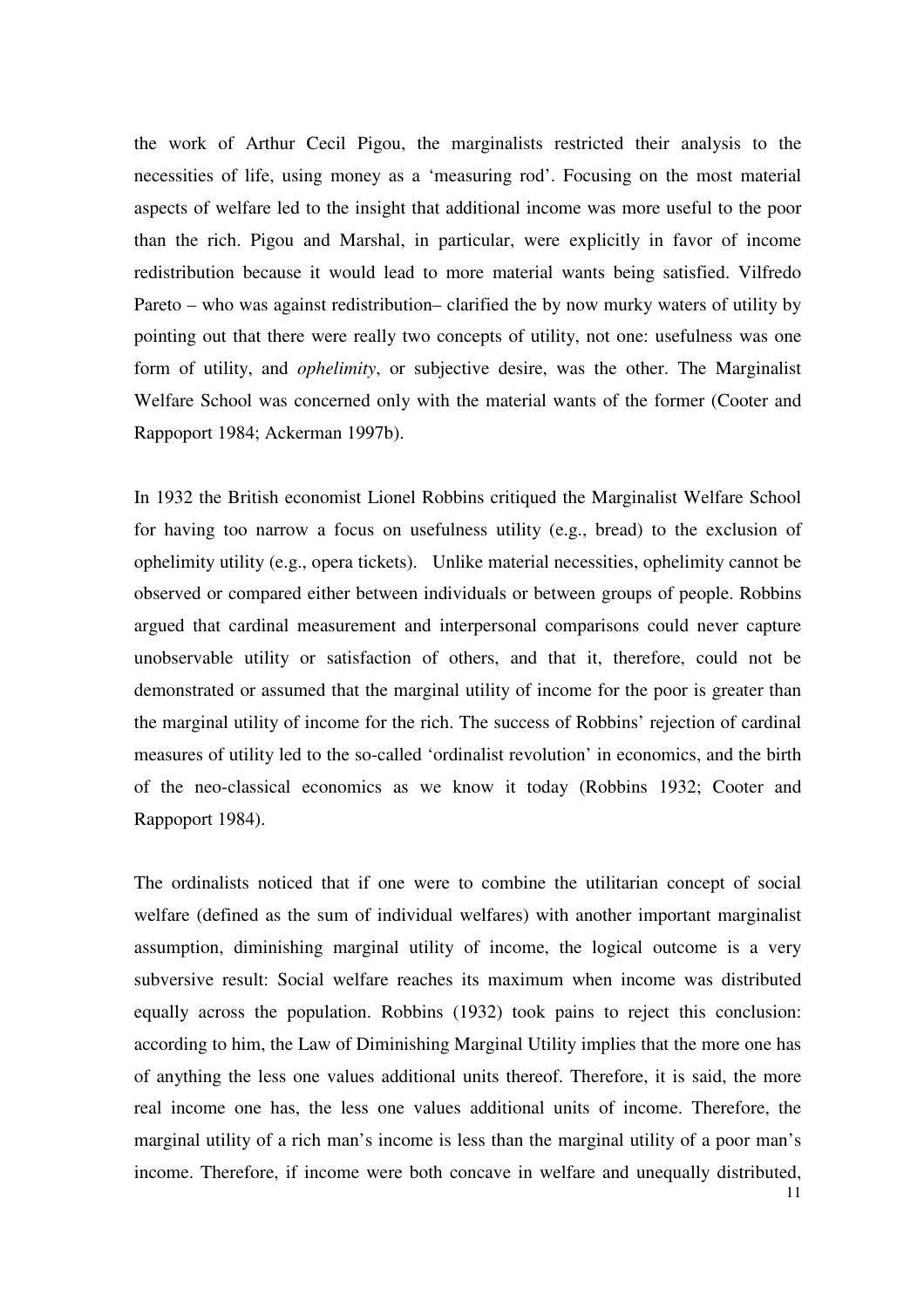you could always increase social welfare by redistributing some income from the rich to the poor. This claim, he argued, rests upon an extension of the conception of diminishing marginal utility into a field in which it is entirely illegitimate and begs the great metaphysical question of the scientific comparability of different individual experiences.

Ian Little (1955) elaborated on Robbins critique and argued that individual satisfactions cannot be summed up, that satisfaction is never comparable among different individuals, and that the field of welfare economics up until that time had been – to its detriment – entirely normative. The utilitarian definition of social welfare was gradually replaced in welfare economics by the idea of 'Pareto optimality', a situation in which no one can be made better off without making someone else worse off. In the concept of Pareto optimality, individual welfare is still in terms of utility, but social welfare is defined by the absence or presence of Pareto optimality. In reality, this is a somewhat empty concept of social welfare since a very wide array of distributional situations can be Pareto optimal, and the only real opportunities for 'Pareto improvements' – when someone is made better off while no one is made worse off – occur when there are unclaimed or wasted resources.

The applied economics of social welfare has taken the form of cost-benefit analysis (CBA), a practical tool for making decisions about whether a project will improve social welfare (and should therefore be carried out) or reduce it (and should not be carried out). According to CBA, we should carry out the project only if the net present value of the future stream of benefits and costs of a project is positive. Abstracting from the vexing question of discount rates (by which future costs and benefits are translated into present values), this means that any addition to the size of the 'economic pie' is good, regardless of the distribution of costs and benefits (in that changes that improve the welfare of some while diminishing that of others somehow qualify as social welfare improvements). This decision rule runs counter to that of Pareto optimality, but it is similar to Bentham's social welfare as the sum of all individual welfares, the only difference being that what is summed is money rather than utility. Thus in applied neo-classical welfare economics, inter-personal comparability re-enters through the back door, while the diminishing marginal utility of income drops out of sight. However, the practice of adding up costs and benefits, and concluding that any positive net present value is good overlooks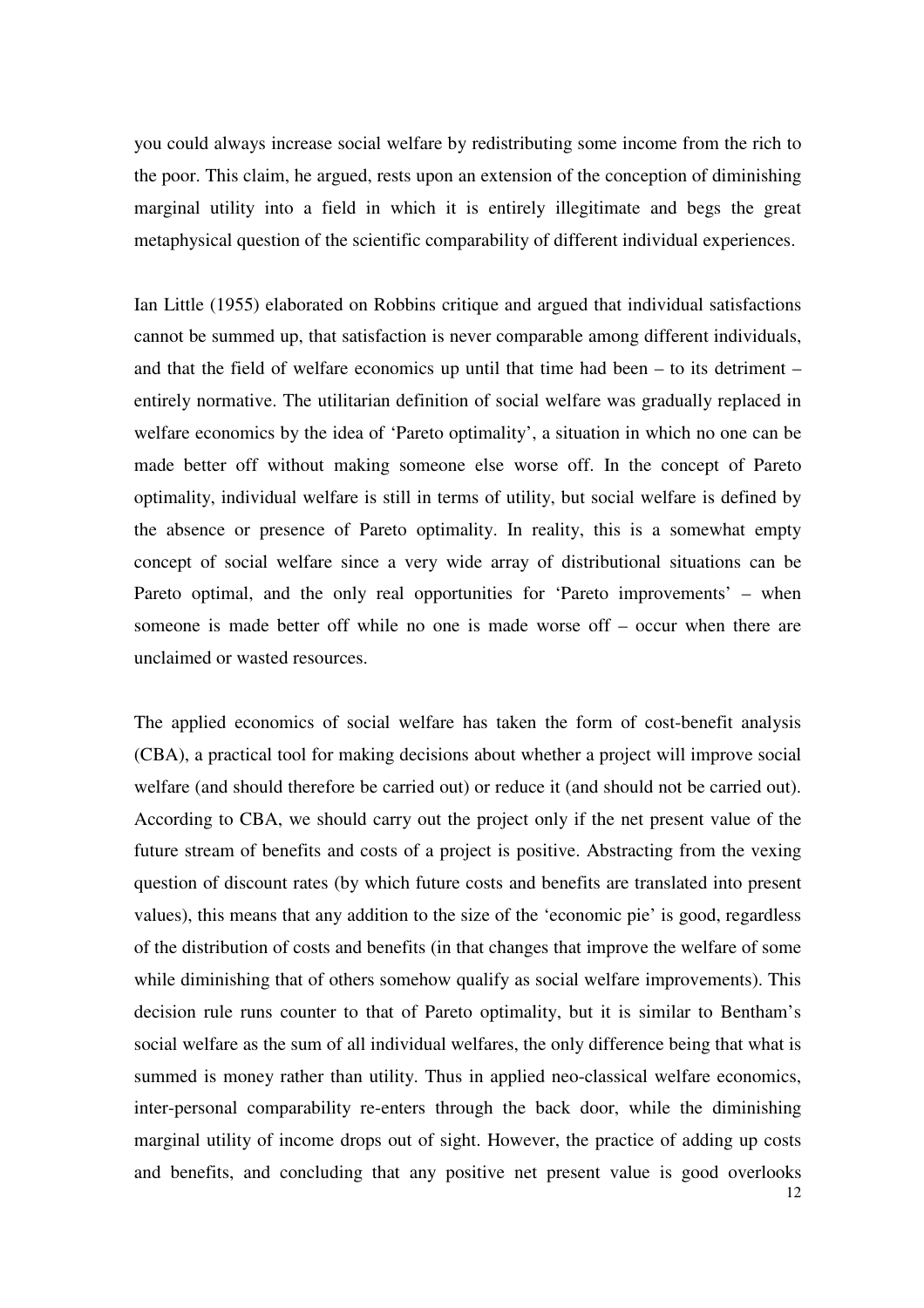problems of unequal distribution: who gets the benefits and who pays for the costs?

Bridging CBA back to ordinalist neo-classical welfare economics needed some conceptual leaps by means of what is called the 'compensation test'. If a project results in a positive net present value, then the economic pie gets bigger, and with a bigger pie potentially we could make everyone better off, or at least we could make some people better off while making no one worse off: a 'potential Pareto improvement'. Such a compensation test, introduced by Nicholas Kaldor and John Hicks, is a method for determining whether or not there has been a potential Pareto improvement (Cooter and Rappoport 1984; Jackson 1992). Those who receive net benefits (the winners) could *in principle* compensate those who bear net costs (the losers) and still be better off. However, note that the winners do not actually have to compensate the losers in CBA – there just has to be the *potential*. But when the costs accrue to one group and the benefits accrue to another, can it be said unequivocally that a positive net benefit is an increase to society's wellbeing?

CBA marries Pareto optimality to the compensation test at the microeconomic level. At macroeconomic level, Pareto optimality combined with the compensation test leads to GDP per capita as a measure of development and social welfare. It requires the same conceptual leap that CBA makes on the microeconomic level. Unless one assumes that there is a constant marginal utility of income, maximizing the sum of dollars is not the same as maximizing the sum of utility. But with a bigger dollar pie, it would be possible to distribute the additional dollars such that no one has less – a potential Pareto improvement that evades the problem posed by diminishing marginal utility of income. The practice of conflating per capita GDP with social welfare is, of course, subject to the same criticism that Sen levels against CBA.

#### **5. Wellbeing and the Theory of Justice**

All theories of justice (for example those of Hobbes, Locke, and Mill) conceptualise citizens as free and equal; political liberalism considers them reasonable also. Reasonable citizens have the capacity to abide by fair terms of cooperation, even at the expense of their own interests, provided that others are also willing to do so. John Rawls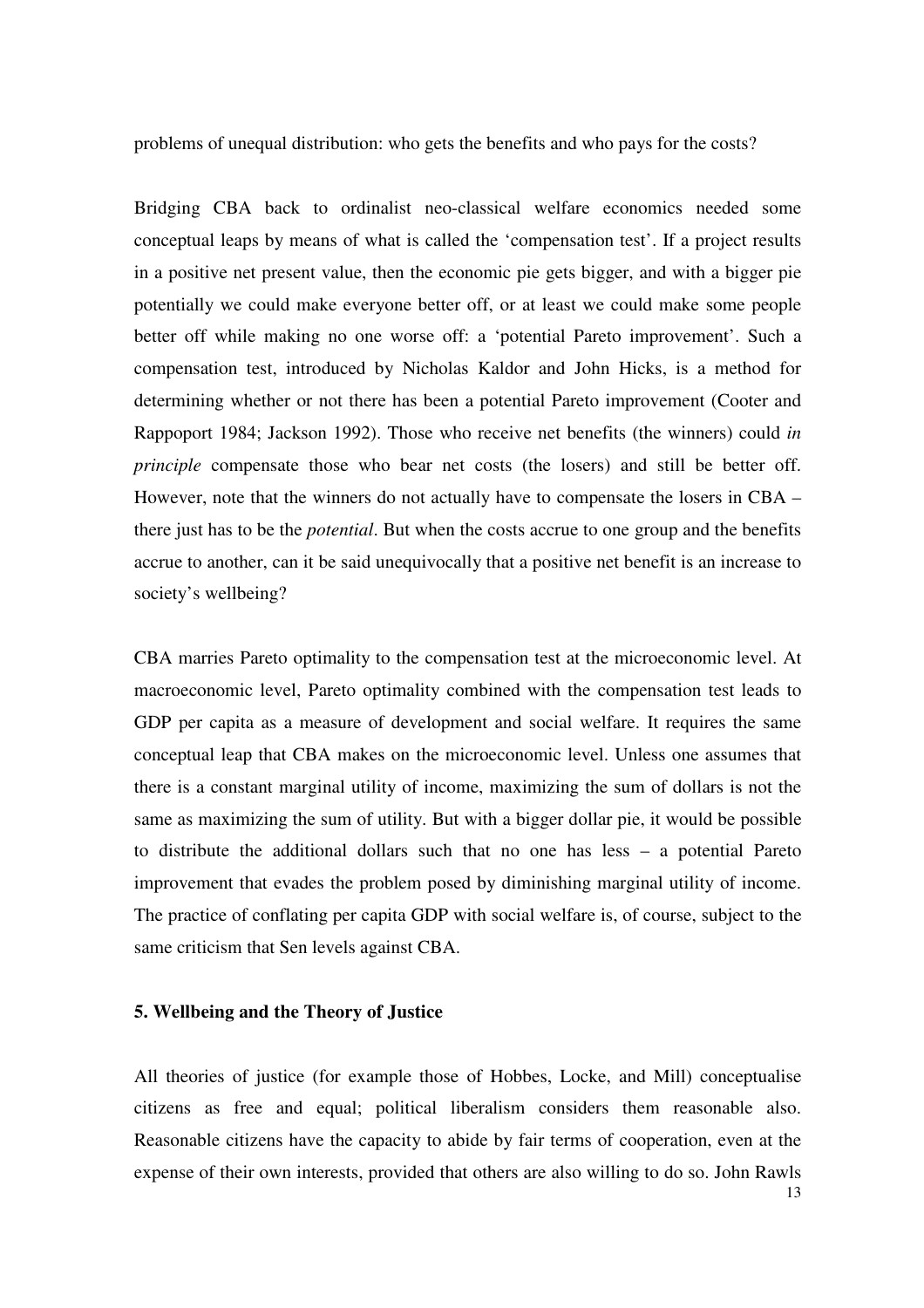(1971) calls this reasonableness the capacity for a *sense of justice*. He conceives citizens not only as free, equal and reasonable, but also as rational: they have the capacity to pursue and revise their own view of what is valuable in human life. He calls this the capacity for *a conception of the good*. Together these underlying capacities constitute the *two moral powers*. For Rawls, what are essential for developing and exercising these two moral powers, and useful for pursuing a wide range of specific conceptions of the good life are *primary goods*. These are:

The basic rights and liberties;

Freedom of movement, and free choice among a wide range of occupations; The powers of offices and positions of responsibility; Income and wealth; The social bases of self-respect: the recognition by social institutions that gives

citizens a sense of self-worth and the confidence to carry out their plans. (Rawls 1971)

Citizens have some basic interests in getting more of these primary goods for their wellbeing. A good life also presupposes social cooperation in some form. Rawls' theory of justice embodies the central liberal ideas that cooperation should be fair to all citizens regarded as free and equal. His interpretation of these concepts can be seen in broad terms as a combination of a negative and a positive thesis.

The negative thesis is that citizens do not deserve to be born into a rich or a poor family, to be born naturally more gifted than others, to be born male or female, to be born a member of a particular racial group, and so on. This negative thesis does not in itself say how social goods should be distributed; it merely clears the decks. His positive distributive thesis is equality-based reciprocity. All social goods are to be distributed equally, unless an unequal distribution would be to everyone's advantage. These strong requirements of equality and reciprocal advantage are the hallmarks of Rawls' theory of justice.

These guiding ideas of justice as fairness are expressed in its two principles of justice (Rawls 1971):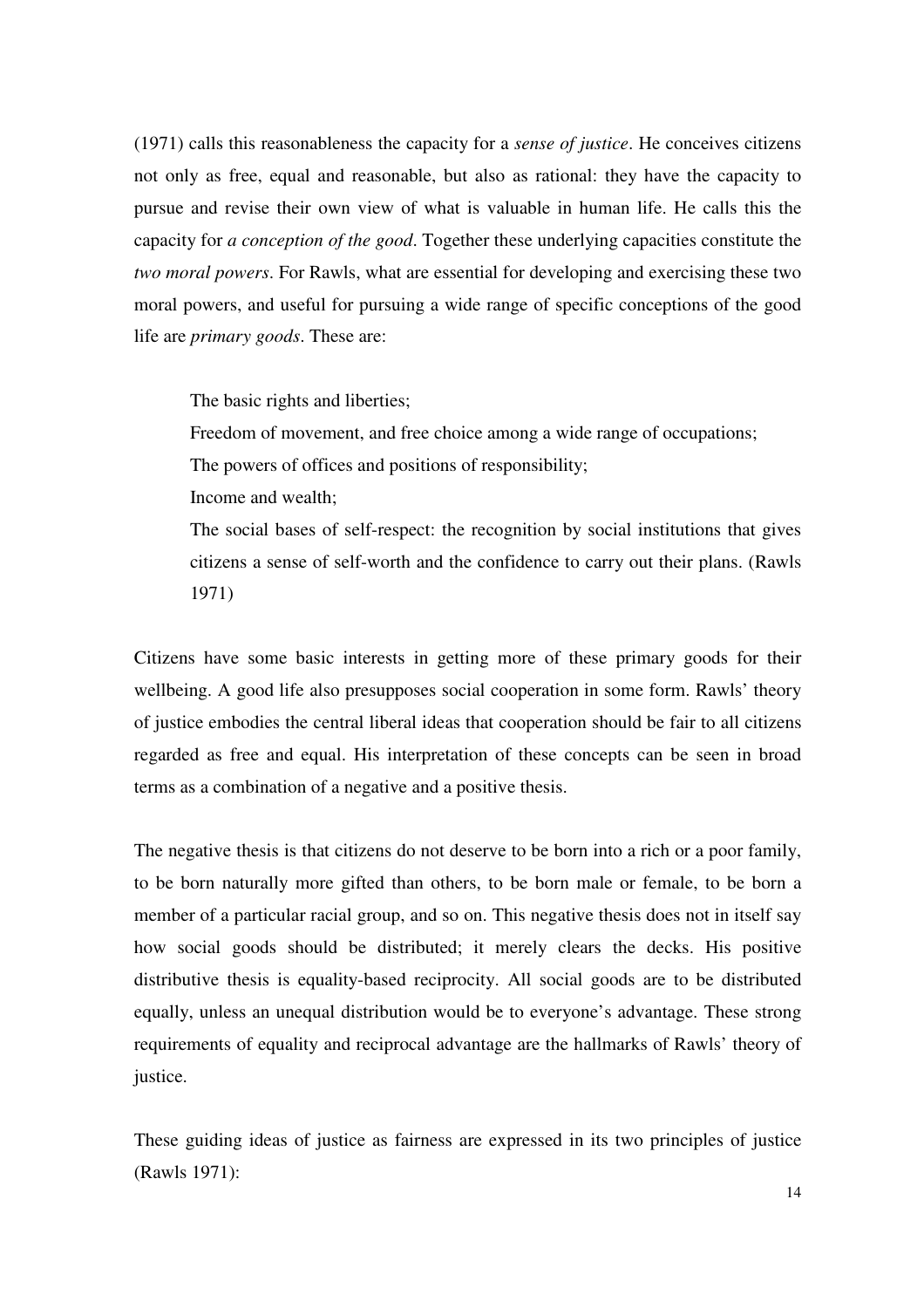First Principle: Each person has the same indefeasible claim to a fully adequate scheme of equal basic liberties, which scheme is compatible with the same scheme of liberties for all;

Second Principle: Social and economic inequalities are to satisfy two conditions:

- (i) They are to be attached to offices and positions open to all under conditions of *fair equality of opportunity*;
- (ii) They are to be to the greatest benefit of the least-advantaged members of society (the *difference principle*).

The first principle of equal basic liberties is to be used for designing the political constitution, while the second principle applies primarily to social and economic institutions. Fulfillment of the first principle takes priority over that of the second principle, and within the second principle fair equality of opportunity takes priority over the difference principle.

The first principle affirms for all citizens familiar basic rights and liberties: liberty of conscience and freedom of association, freedom of speech and liberty of the person, the rights to vote, to hold public office, to be treated in accordance with the rule of law, and so on. The second principle of justice has two parts. The first part, fair equality of opportunity, requires that citizens with the same talents and willingness to use them have the same educational and economic opportunities regardless of whether they were born rich or poor. The second part of the second principle, the difference principle, requires that social institutions be arranged so that inequalities of wealth and income work to the advantage of those who will be worst off. Starting from an imagined baseline of equality, a greater total product can be generated by allowing inequalities in wages and salaries: higher wages can cover the costs of training and education, for example, and can provide incentives to fill jobs that are more in demand. The difference principle requires that inequalities which increase the total product be to everyone's advantage, and specifically to the greatest advantage of the least advantaged.

15 These principles taken together form what he called the "maximin" rule for choice under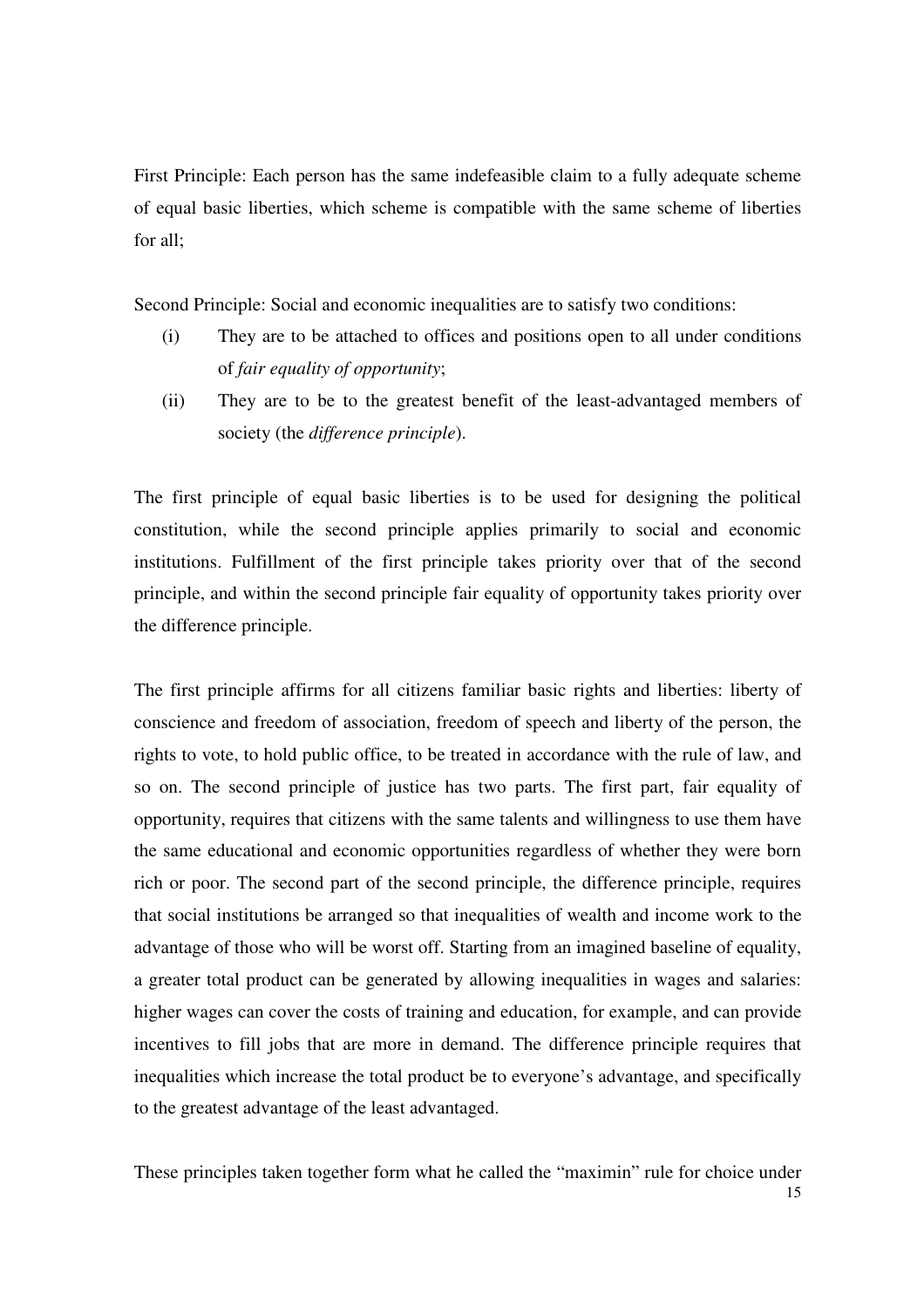uncertainty: "the two principles are those a person would choose for the design of a society in which his enemy is to assign him his place. The maximin rule tells us to rank alternatives by their worst possible outcomes: we are to adopt the alternative the worst outcome of which is superior to the worst outcome of the others." (Rawls 1971). Thus a Rawlsian notion of society's well-being is one in which social welfare is said to be equal to the well-being of the society's least well-off member.

#### **6. Wellbeing and the Capabilities Theory**

While Rawls limited his analysis of social welfare to the 'social primary goods' that rational humans need or desire, and 'negative freedoms' that involve the absence of interference, the capabilities approach of Sen and Nussbaum (as already explained earlier) expanded on the base of Rawlsian philosophy to include 'positive freedoms' as well, like freedom from being constrained by poverty or a lack of education (Sen 1987a; Rawls 1971; Crocker 1992, 1995). Like Aristotle, Sen and Nussbaum considered what human beings can do, instead of what they have. Moving the discussion away from utility and towards capabilities allowed them to distinguish means (like money) from ends (like well-being or freedom) (Crocker 1992, 1995).

While the neo-classical economists considered wellbeing in terms of individual utility, a mental state, Sen and Nussbaum took both wellbeing and agency as important, and utility inadequate as a measure of wellbeing: "Welfarism in general and utilitarianism in particular see value, ultimately, only in individual utility, which is defined in terms of some mental characteristics, such as pleasure, happiness, or desire. This is a restrictive approach to taking note of individual advantage in two distinctive ways: (1) it ignores freedom and concentrates only on achievements, and (2) it ignores achievements other than those reflected in one of these mental metrics." (Sen 1992)

16 The capabilities approach, drawing on a rich history of economic and philosophical thought regarding social welfare, highlights the role of human beings as agents of their own wellbeing, and the centrality of human agency both as an end in itself, and as a means to other important capabilities or freedoms. As a critique of the theoretical neoclassical welfare economics, it brands down GDP per capita and CBA as inadequate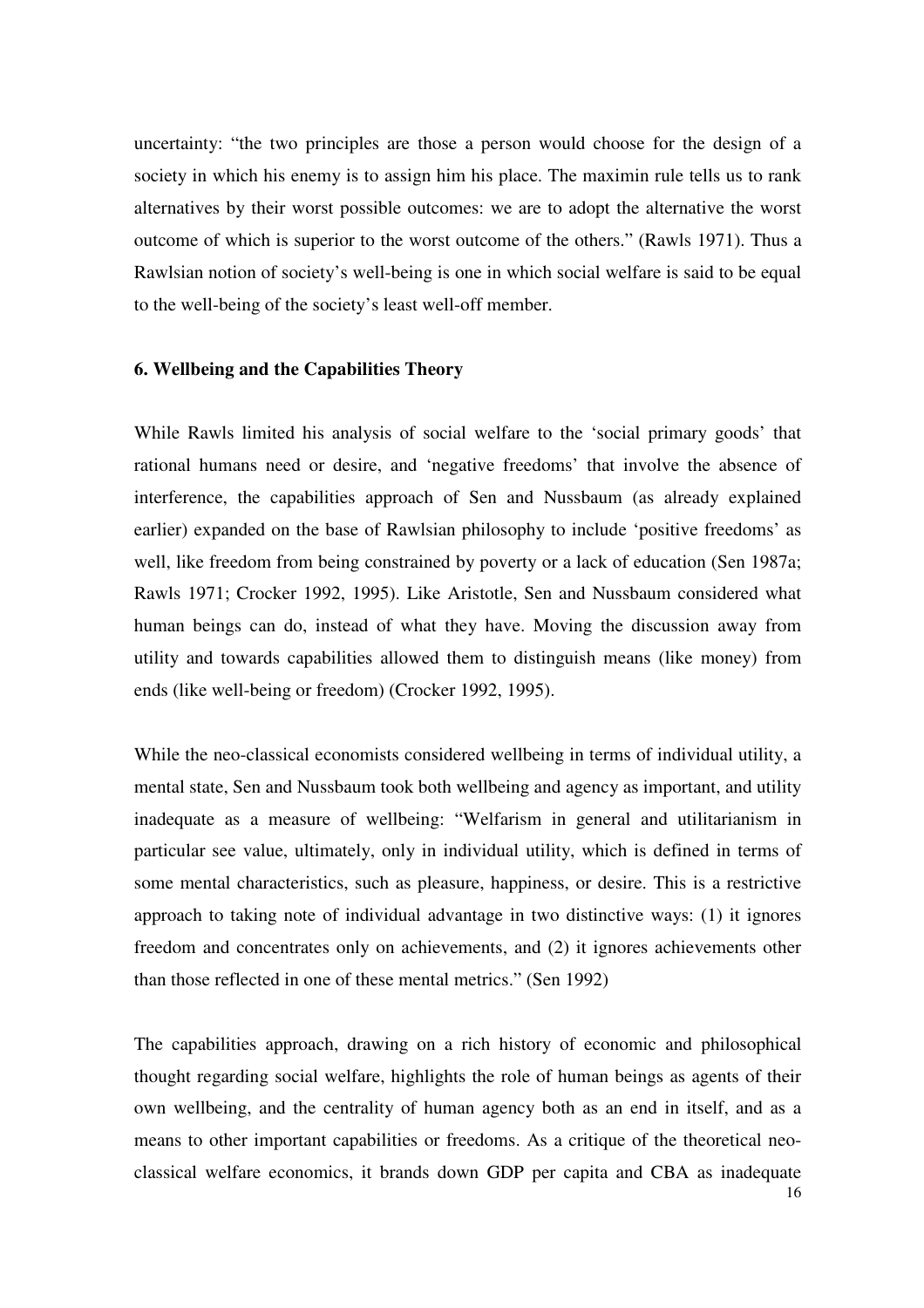measures of social welfare to refute Pareto optimality's standing as a basis of making value judgments. In this light, the UNDP's human development index and other indices are an attempt to develop an applied measure of social welfare.

**Appendix 1: Measurement of Subjective Wellbeing –** 

**Web based resources** 

**1. Australian Centre on Quality of Life** 

http://acqol.deakin.edu.au/instruments/instrument.php

Index of a few hundred quality of life and well-being related scales. This site gives a brief description of the scale, along with key references to scale development and relevant psychometric research.

#### **2. Positive psychology Centre, University of Pennsylvania**

http://www.ppc.sas.upenn.edu/ppquestionnaires.htm

Useful measures linked from this site include: Satisfaction with Life Scale (SWLS) Psychological Well-being Scales Subjective Happiness Scale (SHS)

#### **3. Authentic Happiness web-site**

http://www.authentichappiness.sas.upenn.edu

Scales are available for self-completion, but key references and copy right information is given. Scales include those tapping into emotion, engagement, meaning and life satisfaction. Useful measures available at this site include: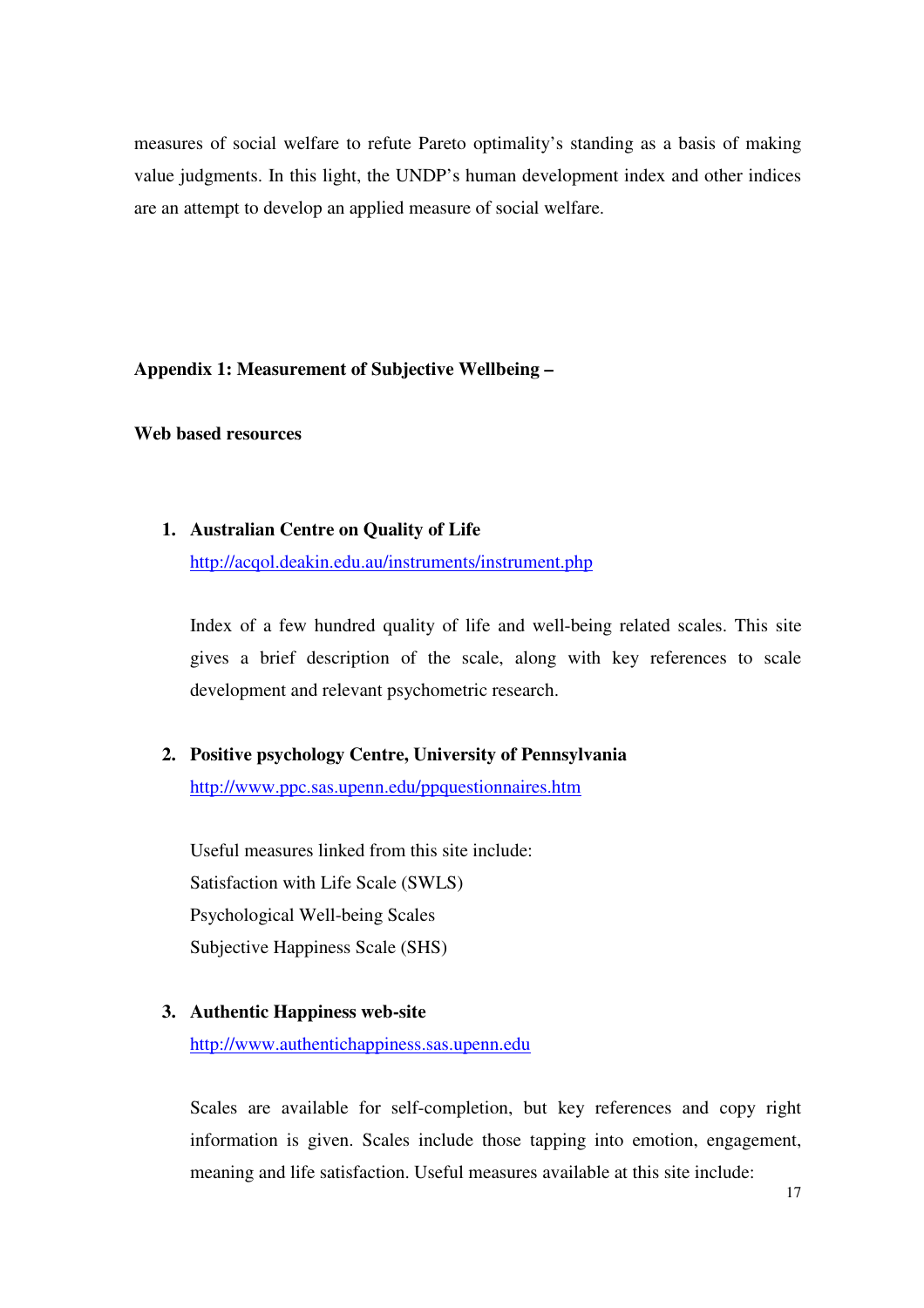PANAS (Positive and Negative Affect Schedule) CES-D Fordyce Emotions Questionnaire Satisfaction with Life Scale Approaches to Happiness Scale

#### **Some widely used recent measures**

#### **Mental health**

#### **Positive mental health**

Warwick-Edinburgh Mental Well-being Scale (WEMWBS) http://www.healthscotland.com/documents/1467.aspx

Still under development and psychometric testing.

Currently 14 positively worded items, each with 5 response categories.

Covers most aspects of positive mental health (positive thoughts and feelings);

Currently in the literature, including both hedonic and eudaimonic perspectives

**Mental health scales, used within SWB literature**  GHQ-12 http://www.webpoll.org/psych/GHQ12.htm

Originally consisted of 60 questions about mild somatic and psychological symptoms, later condensed to 30- and 12-item questionnaires.

Patient Health Questionnaire (PHQ-9) Quick Depression scale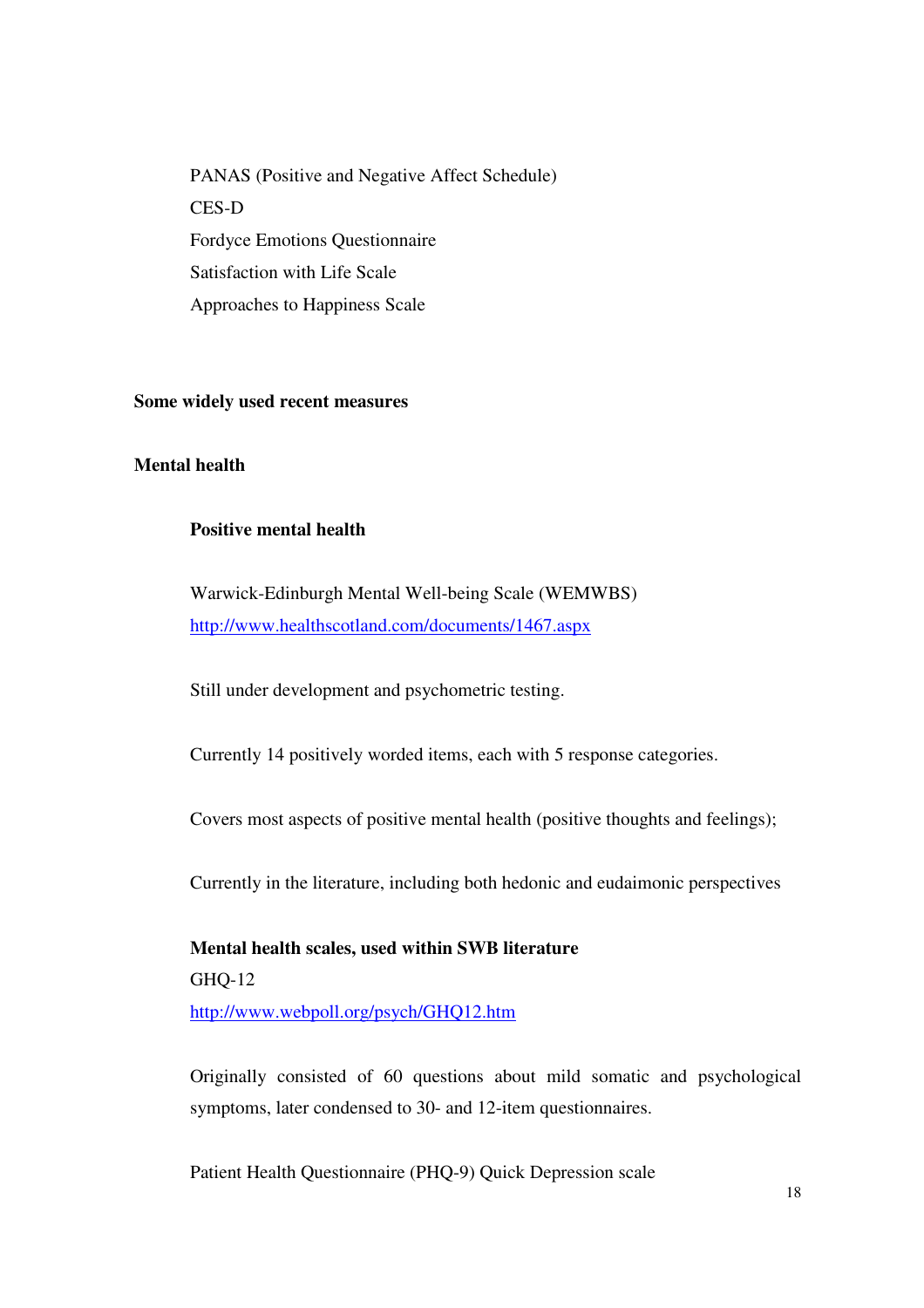http://www.patient.co.uk/showdoc/40025272/

Center for Epidemiologic Studies Depression Scale (CES-D) http://www.chcr.brown.edu/pcoc/cesdscale.pdf

20-item scale, 4 response options based on frequency of experiencing specified emotional states during the last week.

Scored from 0 to 60.

#### **Measures of affect**

PANAS (Positive and Negative Affect Schedule).

10 positive affects (interested, excited, strong, enthusiastic, proud, alert, inspired, determined, attentive, and active) and 10 negative affects (distressed, upset, guilty, scared, hostile, irritable, ashamed, nervous, jittery, and afraid).

Participants are asked to rate items on a scale from 1 to 5.

Summed scores for each scale: 6-30.

#### **Bradburn's Affect Balance scale**

10-item rating scale containing five statements reflecting positive feelings and five statements reflecting negative feelings.

Respondents are asked by an interviewer to focus on feelings during the past few weeks and indicate a positive (yes) or negative (no) response to each of the scale items.

Positive affect is obtained by summing the 5 positive questions (scale of 0 to 5) and negative affect by summing the negative questions. Affect Balance Scale is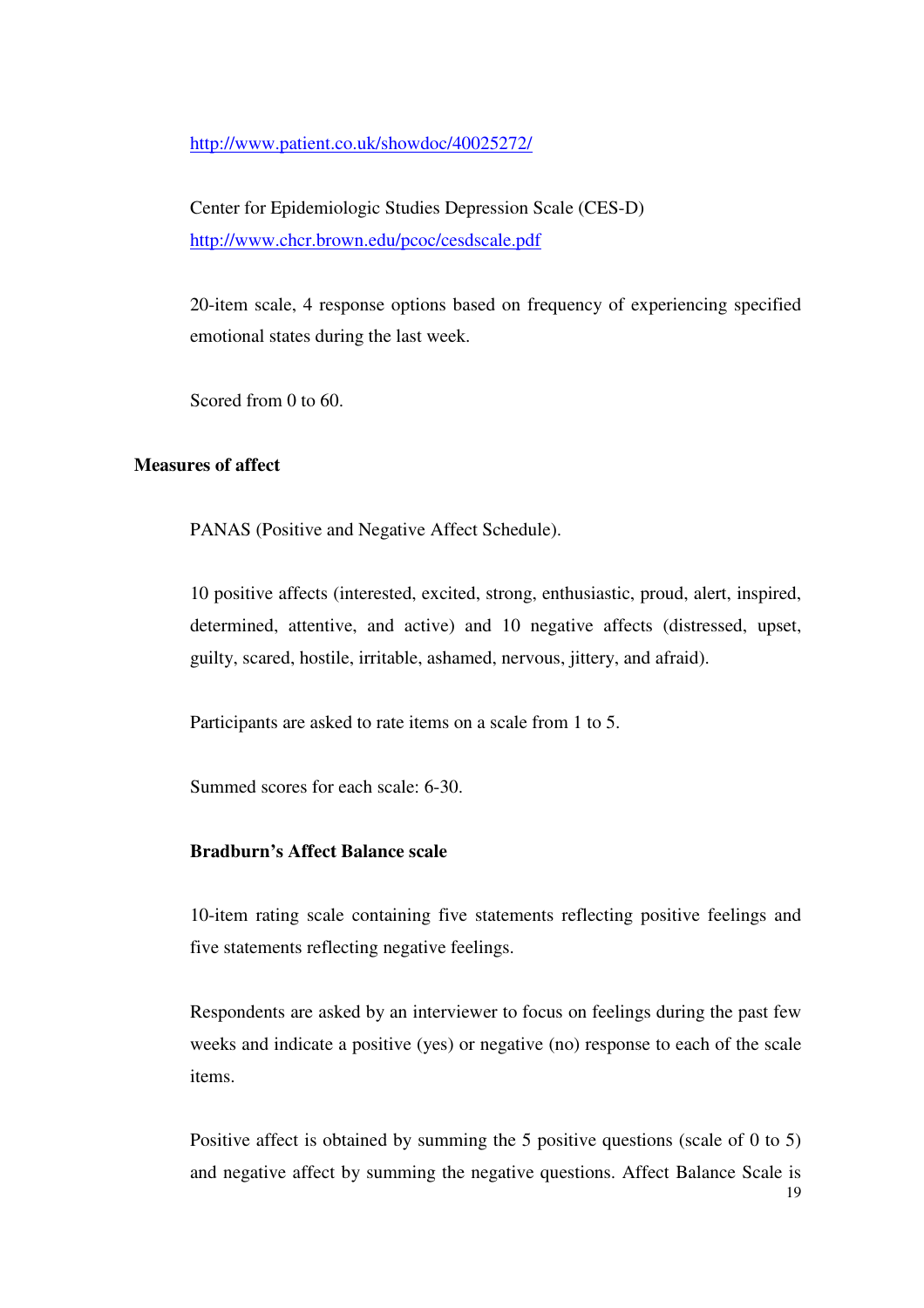scored by subtracting the negative from the positive and adding a constant of 5 to avoid negative values.

#### **Experience Sampling Method (ESM)**

http://www.ncbi.nlm.nih.gov/pubmed/3655778

Subjects carry a beeper device that signals randomly. Each time the beeper activates, subjects fill out a survey that typically includes questions asking what the subject was doing, who they were with, and how the subject was feeling at the time of the alarm.

#### **Day Reconstruction Method (Kahneman and Kreuger)**

http://sitemaker.umich.edu/norbert.schwarz/files/drm\_documentation\_july\_2004. pdf

A hybrid approach in which respondents first revive memories of the previous day by constructing a diary consisting of a sequence of episodes. Then they describe each episode by answering questions about the situation and about the feelings that they experienced, as in experience sampling.

#### **Life satisfaction**

#### **Satisfaction with Life Scale (SWLS)**

http://www.ppc.sas.upenn.edu/lifesatisfactionscale.pdf

5 item questionnaire, each with 7 response scales.

This scale has been extended to incorporate a time dimension by the Temporal Satisfaction with Life Scale (TSWLS).

Global Quality of Life Assessment.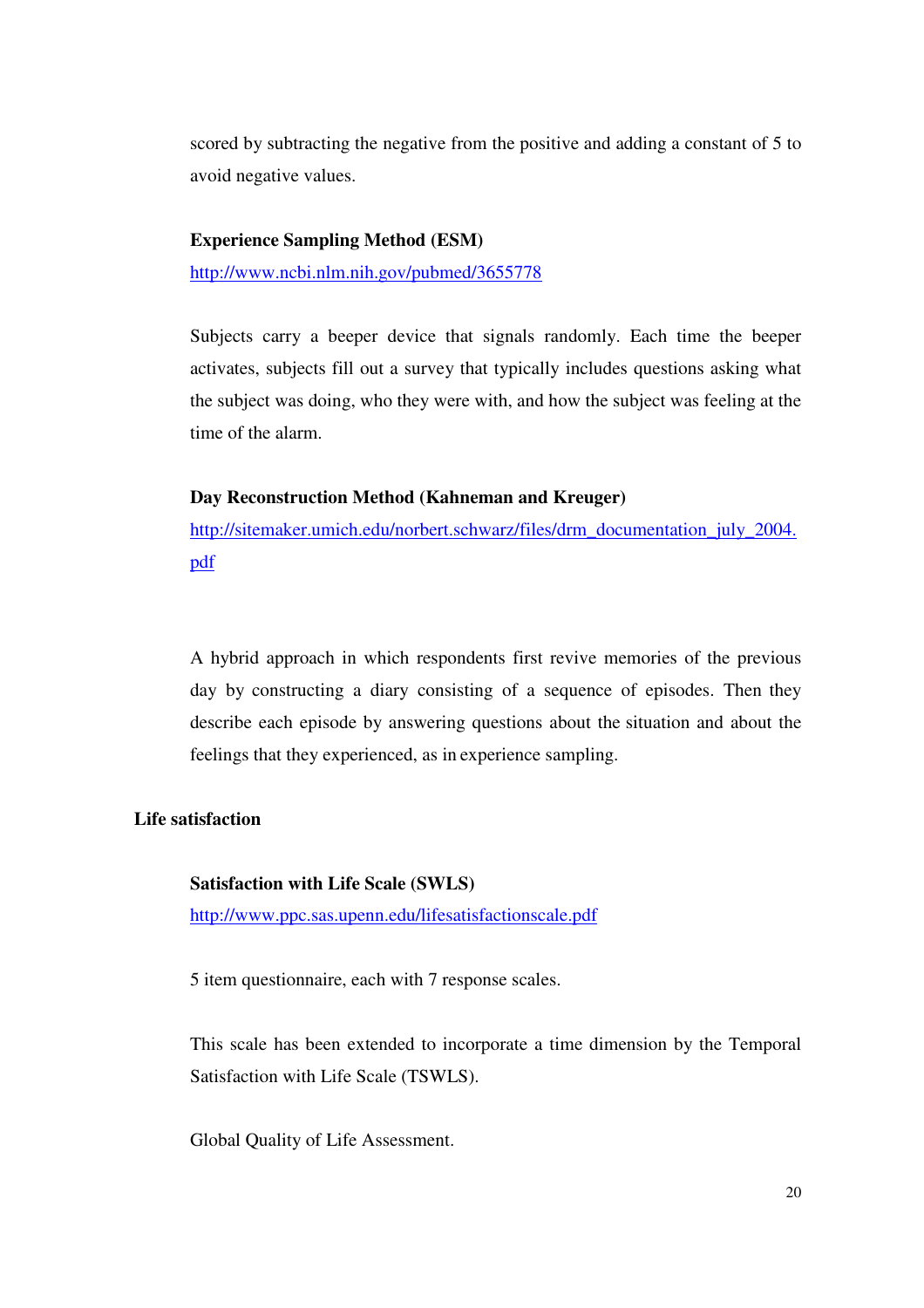Domain satisfactions and domain-weighted life satisfaction.

#### **Australian Personal Well-Being Index (PWI)**

http://acqol.deakin.edu.au/instruments/wellbeing\_index.htm

Includes a school and pre-school version.

#### **Needs based, flourishing and multi-dimensional measures of well-being**

#### **Basic Psychological Needs Scale (Deci & Ryan)**

http://www.psych.rochester.edu/SDT/measures/needs\_scl.html

Family of scales, one that addresses needs satisfaction in general in ones life, others than address needs satisfaction in specific domains (e.g. work, interpersonal).

Original scale had 21 items concerning needs for competence, autonomy and relatedness.

Some studies work with only 9 items (3 for each dimension).

#### **Approaches to Happiness (ATH) Scale**

http://www.authentichappiness.sas.upenn.edu

Life of meaning (6 questions), life of pleasure (6 questions), life of engagement (6 questions).

Each with the response scale: 1 "Very much unlike me" to 5 "Very much like me".

Scoring for each dimension is the average of the 6 questions.

#### **WHO-QOL (100 & BREF)**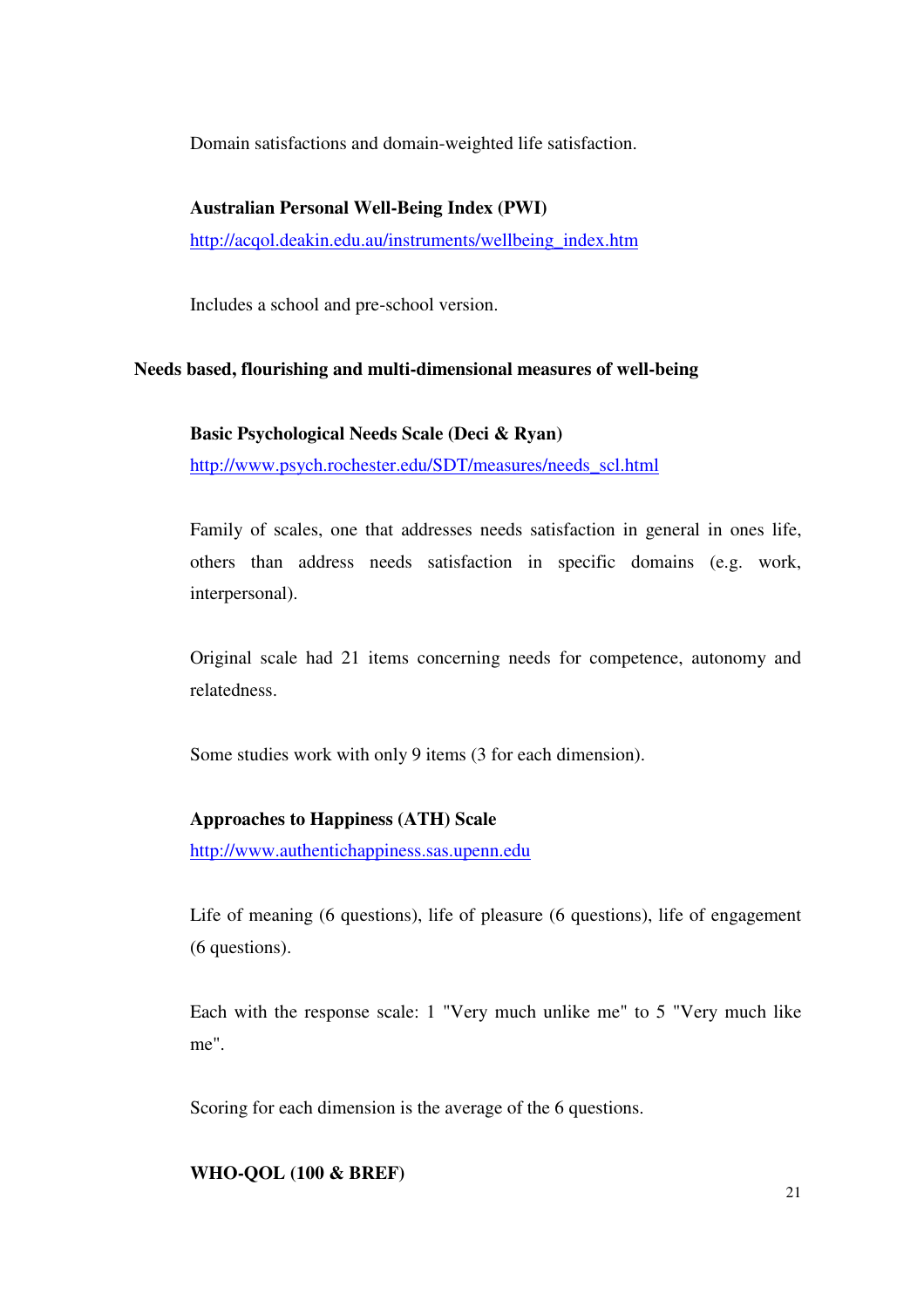http://www.who.int/substance\_abuse/research\_tools/whoqolbref/en/

WHO-QOL aimed to be an international cross-culturally comparable quality of life assessment instrument.

WHOQOL-BREF instrument comprises 26 items, which measure the following domains: physical health, psychological health, social relationships, and environment.

The average of each domain is taken, giving a profile of 4 separate domain scores Psychological Well-Being Scales (Ryff's).

Six dimensions: autonomy, positive relations with others, purpose in life, selfacceptance, environmental mastery and personal growth.

The original scale had 20 items contained within each of the 6 dimensions. This has been reduced to 14 items per dimension, and more recently 3 items per dimension.

#### **CASP-19**

http://www.ncbi.nlm.nih.gov/pubmed/12775399

Quality of life index for older people, developed from a needs based perspective 19 item Likert scaled index.

Questions on 4 domains: Control, Autonomy, Self-realisation and Pleasure.

Sum of all items (0 to 57)

## **European Social Survey. Module on well-being**  http://www.cambridgewellbeing.org/Files/Well-being-Module\_Jun06.pdf

A wide range of questions on feelings and functionings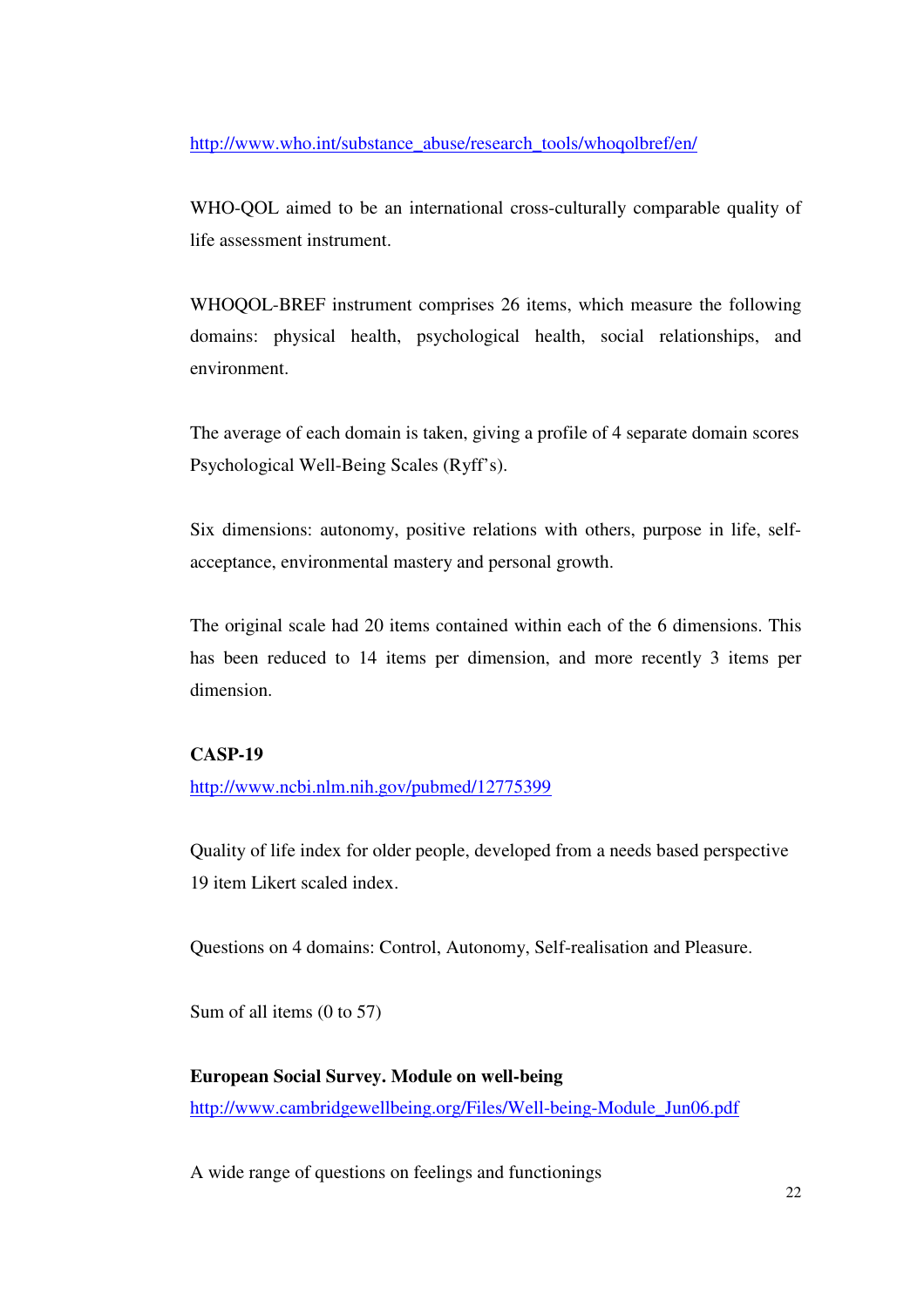#### **Health-utility measures**

#### **EQ-5D**

http://www.euroqol.org/

EQ-5D is a standardised instrument for use as a measure of health outcome.

The EQ-5D consists of 243 distinct health states across five dimensions (mobility, self-care, usual activities, pain/discomfort and anxiety/depression), each with three levels (no problem, moderate problem and severe problem).

The EQ-5D is often administered with a Visual Analogue Scale (VAS) or 'feeling thermometer' requiring a direction valuation of the individual's health on a scale from worst health imaginable to best imaginable.

Utility values for each state have been elicited from respondents using the EQ-5D VAS technique in 8 European countries, and the TTO method has been used to elicit values for 5 countries Denmark, Germany, Japan, Spain and the UK.

The scoring algorithm, or social tariff, for the UK is based on preferences of a random sample of non-institutionalised adults throughout the UK (Dolan, 1997), using the Time Trade Off (TTO) method. EuroQol values are anchored by '1' representing full health and '0' representing the state 'dead' with states 'worse than death' bounded by '-1'.

#### **SF-6D**

http://www.shef.ac.uk/scharr/sections/heds/mvh/sf-6d

The SF-6D is a classification for describing health derived from a selection of SF-36 items.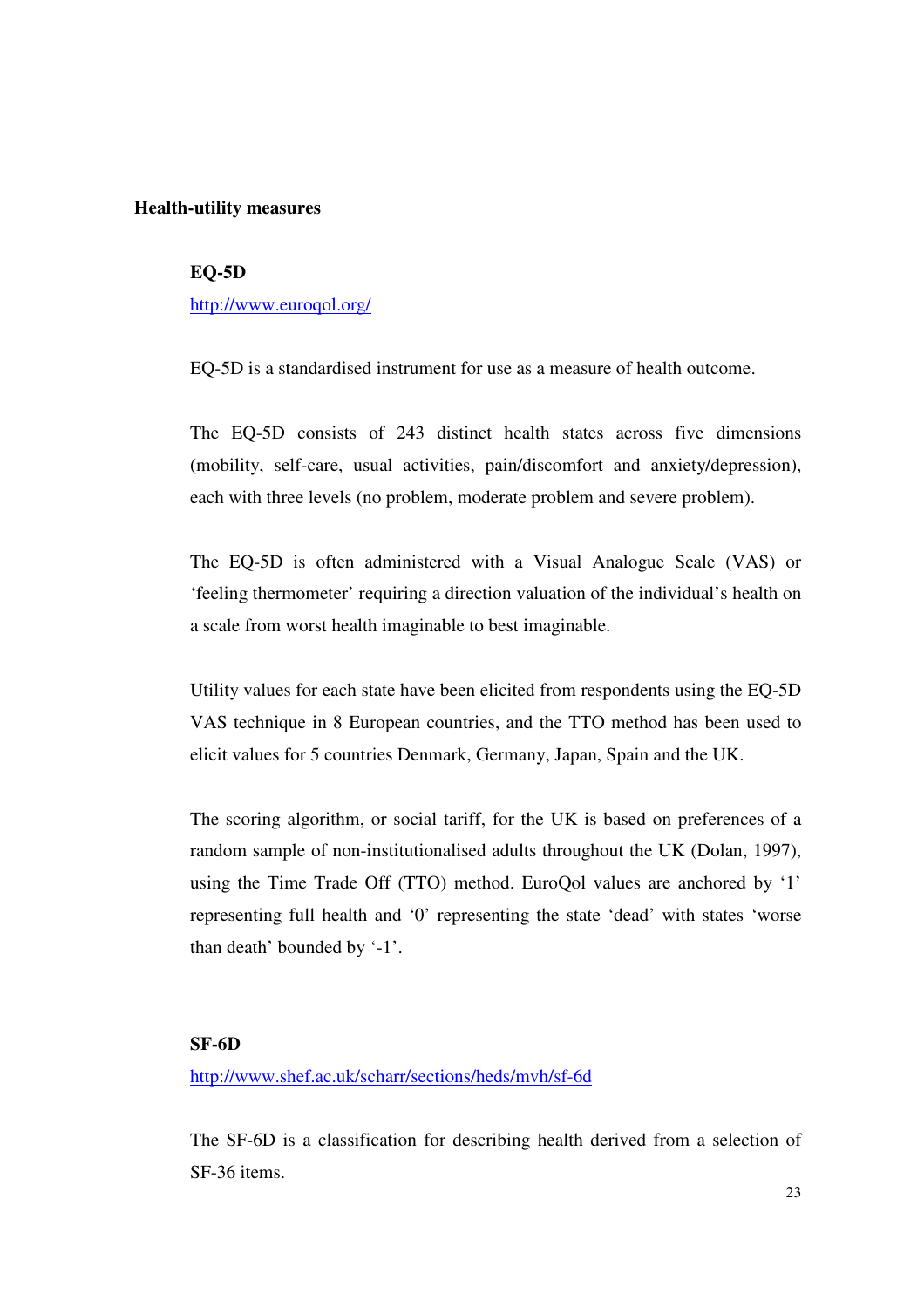The SF-6D is composed of six multi-level dimensions. Any patient who completes the SF-36 or the SF-12 can be uniquely classified according to the SF-6D

The SF-6D describes 18,000 health states in total.

The SF-6D comes with a set of preference weights obtained from a sample of the general population using the recognised valuation technique of standard gamble. Members of the general population were asked to value a selection of health states from which a model has been estimated to predict all the health states described by the SF-6D

#### **QWB**

#### http://www.outcomes-trust.org/instruments.htm#QWB

An interviewer-administered general health related quality of life questionnaire measuring symptoms, mobility, physical activity and social activity.

Scores can be translated into utility values for quality of adjusted life years. A set of values for the QWB were derived using a VAS approach (anchored at '0' for death/worst possible and '100' for optimum health) among a random sample of 435 English-speaking residents in San Diego, California (Sieber *et al*., 2004)

#### **HUI2 and HUI3**

http://www.shef.ac.uk/scharr/sections/heds/mvh/hui2 http://www.healthutilities.com/hui3.htm

The Health Utilities Index (HUI) has two versions, HUI2 and HUI3 (Feeny *et al*., 1995).

HUI3 defines 24,000 health states using seven attributes (sensation, mobility, emotion, cognition, self-care, pain and fertility) with three to five levels per attribute.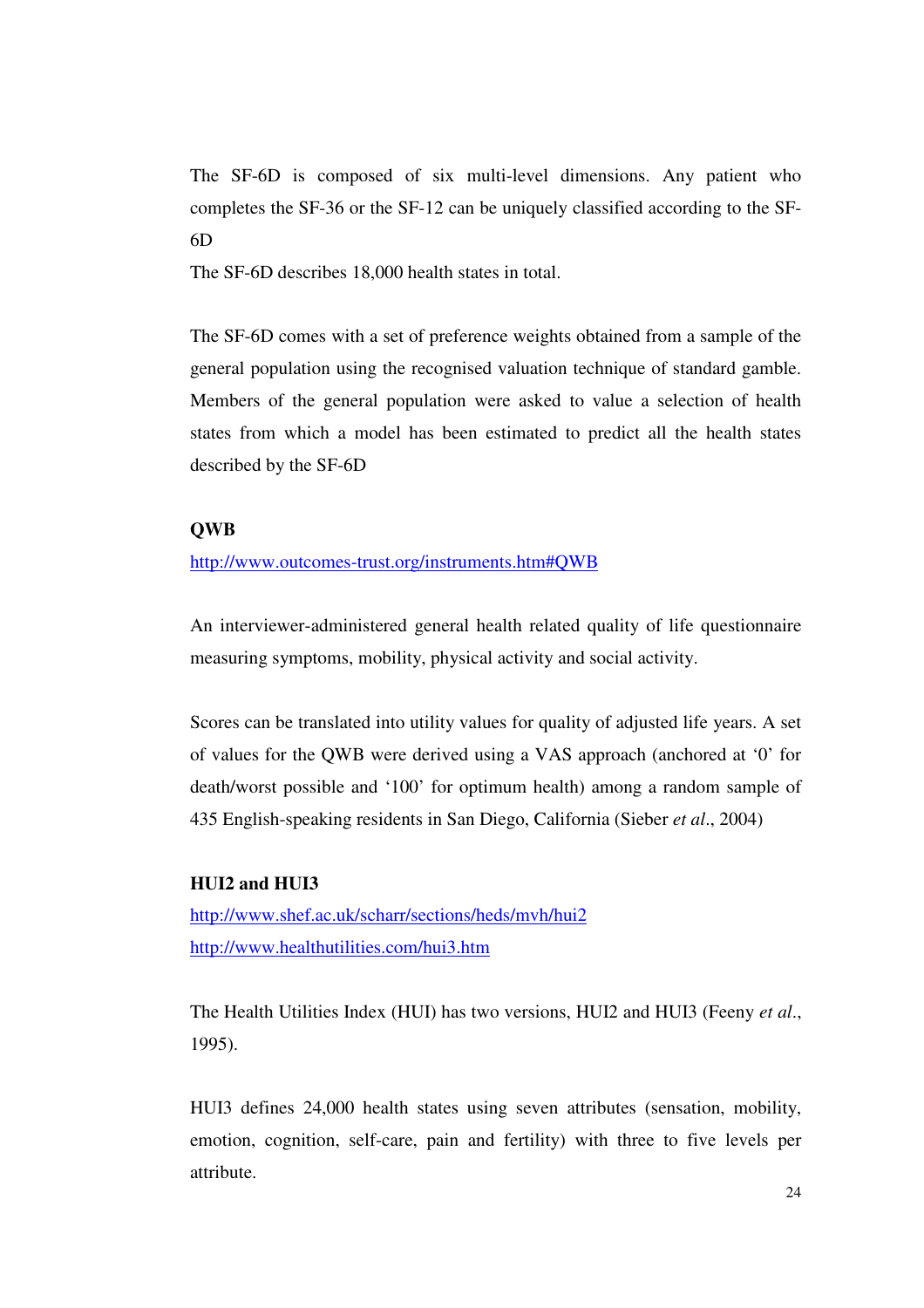HUI2 defines 960,000 health states using eight attributes (vision, hearing, speech, ambulation, dexterity, emotion, cognition and pain) with five to six levels per attribute.

Both the HUI2 and HUI3 can be administered with a 15 item questionnaire.

The HUI3 scoring function is based on preference measurements obtained from a small random sample of the general population in Hamilton, Ontario, Canada, using Standard Gamble (SG) estimated from transformed VAS.

UK valuation of the HUI2: http://www.shef.ac.uk/scharr/sections/heds/mvh/hui2

#### **REFERENCES**

Aknin, L.B., Norton, M.I., Dunn, E.W. (2009). "From wealth to well-being? Money matters, but less than people think". *The Journal of positive psychology* **4** (6): 523-527.

Andrews, F. M. and Withey, S. B. (1976): *Social indicators of well-being: Americans' Perceptions of Life Quality*, Plenum Press, New York.

Argyle, M. (1987). *The psychology of happiness.* London: Methuen.

Aristotle (2000 [circa 4 BC]) *Nicomachean Ethics*, ed. and introd. R. Crisp (Cambridge: Cambridge University Press.

Bentham, J. (1996 [1789]) *An Introduction to the Principles of Morals and Legislation*, ed. J. Burns and H.L. A. Hart, introd. F. Rosen (Oxford: Clarendon Press).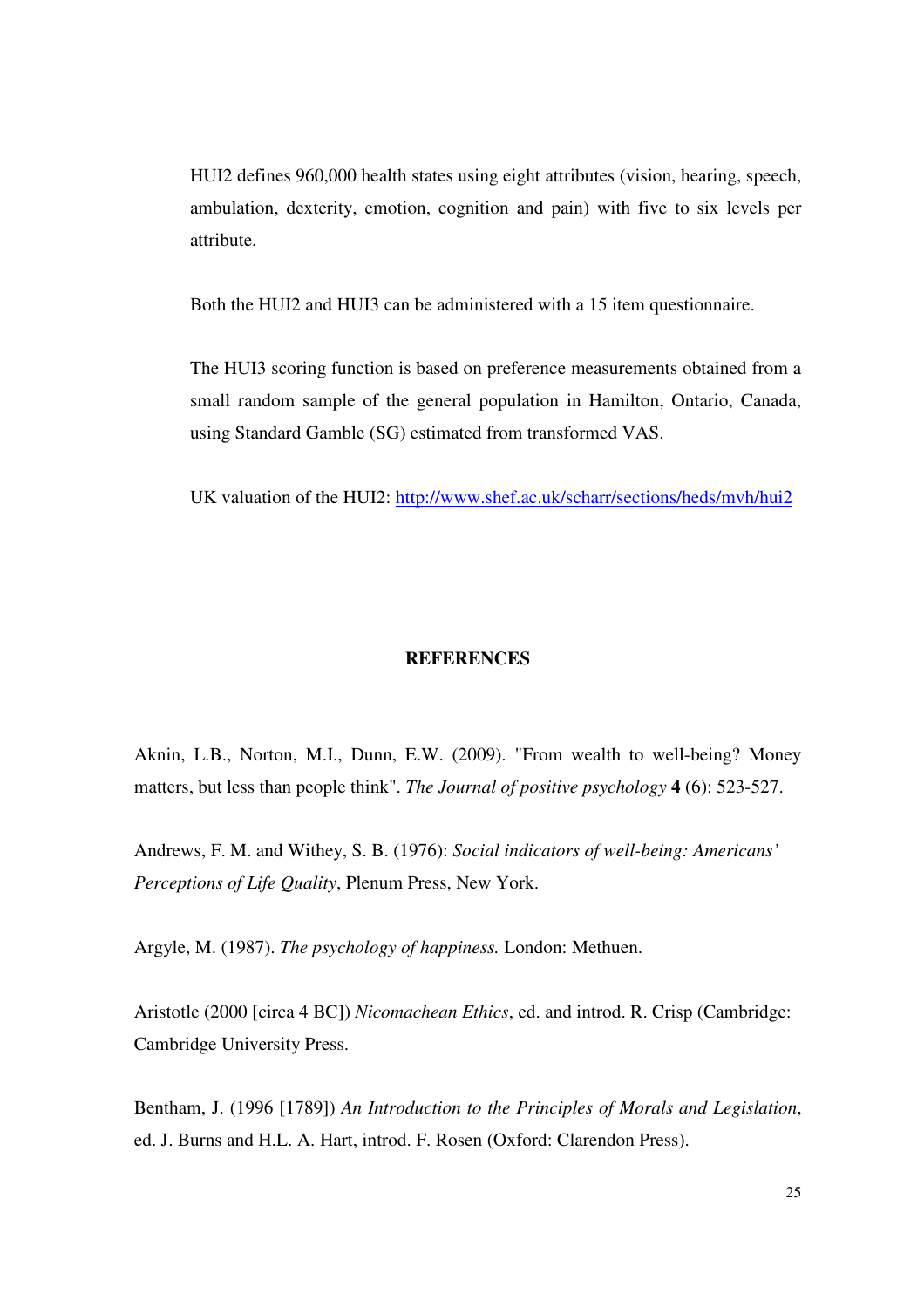Boarini, Romina, Asa Johansson and Marco Mira d'Ercole (2006). Alternative measures of well-being. OECD Social, employment and migration working papers No. 33.

Bradburn, N. M. (1969). *The structure of psychological well-being.* Chicago: Aldine.

Brickman, P., and Campbell, D. T. (1971). Hedonic relativism and planning the good society. In M. H. Appley (Ed.), *Adaptation level theory: A symposium* (pp. 287–302). New York: Academic Press.

Brickman, P., Coates, D., and Janoff-Bulman, R. (1978). Lottery winners and accident victims: Is happiness relative? *Journal of Personality and Social Psychology, 36,* 917– 927.

Campbell, A., Converse, P. E., & Rodgers, W. L. (1976). *The quality of American life.*  New York: Russell Sage Foundation.

Clark, Andrew and Andrew Oswald. 1996. "Satisfaction and Comparison Income." Journal of Public Economics. 61:3, pp. 359–81.

Costanza, Robert *et al.* (2008) "An Integrative Approach to Quality of Life Measurement, Research, and Policy". *S.A.P.I.EN.S.* Vol. **1** (No. 1). Available at http://sapiens.revues.org/169 (Accessed on 12 December 2012).

Daly, H. and Cobb, J., 1989. *For the Common Good*. Beacon Press, Boston.

Deaton, A. (2008): Income, health, and well-being around the world: Evidence from the Gallup World Poll, Journal of Economic Perspectives 22 (2), 53 – 72.

Diener, Ed. 1984. "Subjective Well-Being." Psychological Bulletin. 95:3, pp. 542–75.

Diener, E. (2000a). Subjective well-being: The science of happiness and a proposal for a national index. *American Psychologist, 55,* 34-43.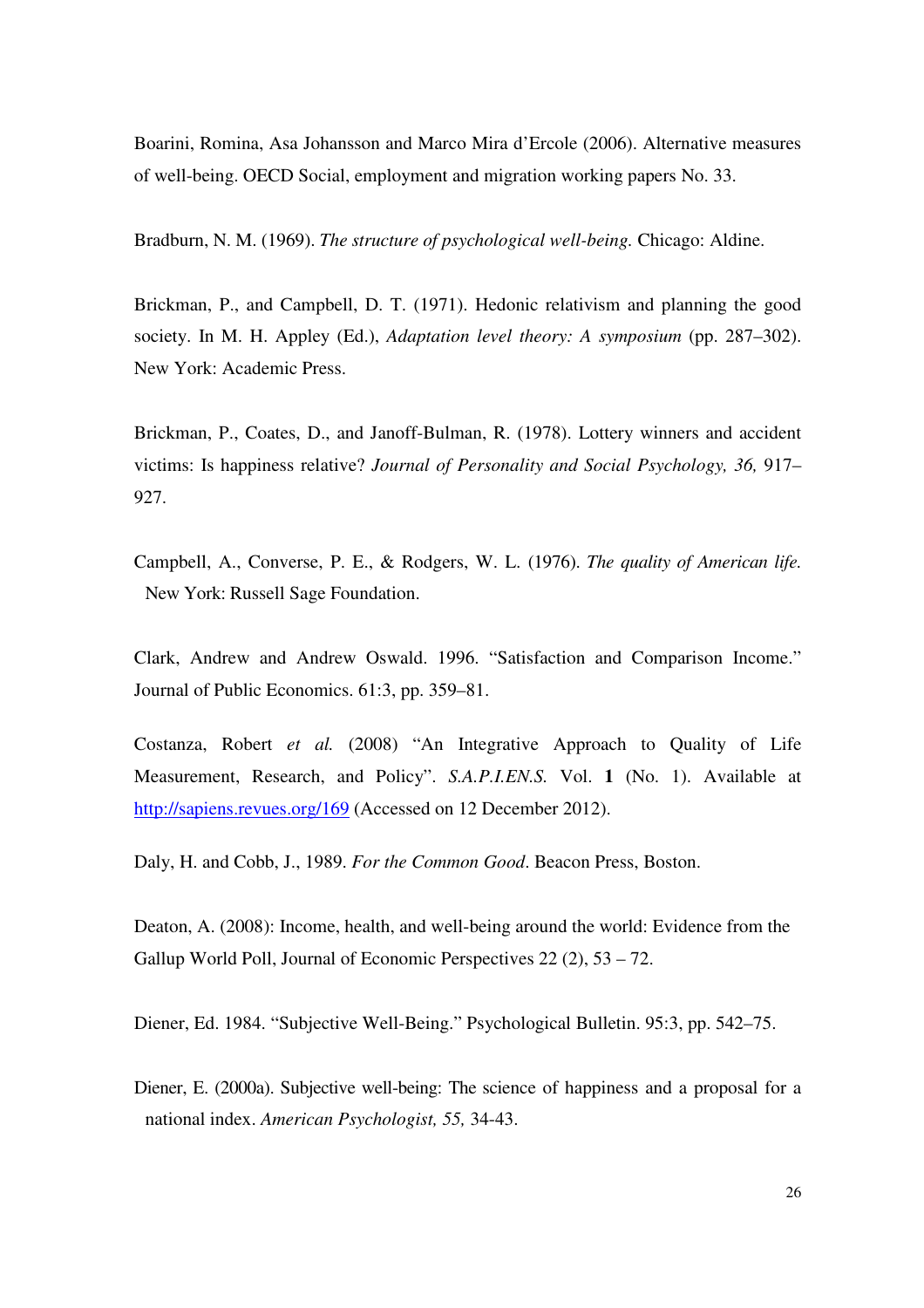- Diener, E., and Suh, E. M. (1998). Subjective wellbeing and age: An international analysis. In K. W. Schaie & M. P. Lawton (Eds.), *Annual review of gerontology and geriatrics* (Vol. 17, pp. 304-324). New York: Springer.
- Diener, E., Suh, E., Lucas, R., and Smith, H. (1999). Subjective well-being: Three decades of progress. *Psychological Bulletin, 125,* 276302.
- Diener, E., and Lucas, R. E. (1999). Personality and subjective well-being. In D. Kahneman, E. Diener, and N. Schwarz (Eds.), *Well-being: The foundations of hedonic psychology* (pp. 213- 229). New York: Russell Sage Foundation.
- Diener, E., and Diener, C. (1996). Most people are happy. *Psychological Science, 7,* 181- 185.
- Diener, E., Sandvik, E., Seidlitz, L, and Diener, M. (1993). *The relationship between income and subjective well-being: Relative* or *absolute? Social Indicators Research, 28,* 195-223.

Diener, E. and Suh, E. (1999). "National Differences in Subjective Wellbeing". in: *Well-Being: The Foundations of Hedonic Psychology*, edited by: Kahneman, D., Diener, E., and Schwarz, N., New York, Russel Sage Foundation.

- Diener, E., Suh, E. M., Lucas, R. E., and Smith, H. L. (1999): Subjective well-being: Three decades of progress, *Psychological Bulletin* 125 (2), 276 – 302.
- Diener, E., Emmons, R. A., Larsen, R. J., and Griffen, S. (1985). The Satisfaction With Life Scale. *Journal of* Personality *Assessment, 49,* 7175.

Diener, E, Marissa Diener, and Carol Diener. 1995. "Factors Predicting the Subjective Well-Being of Nations." *Journal of Personality and Social Psychology*, 69(5): 851–64.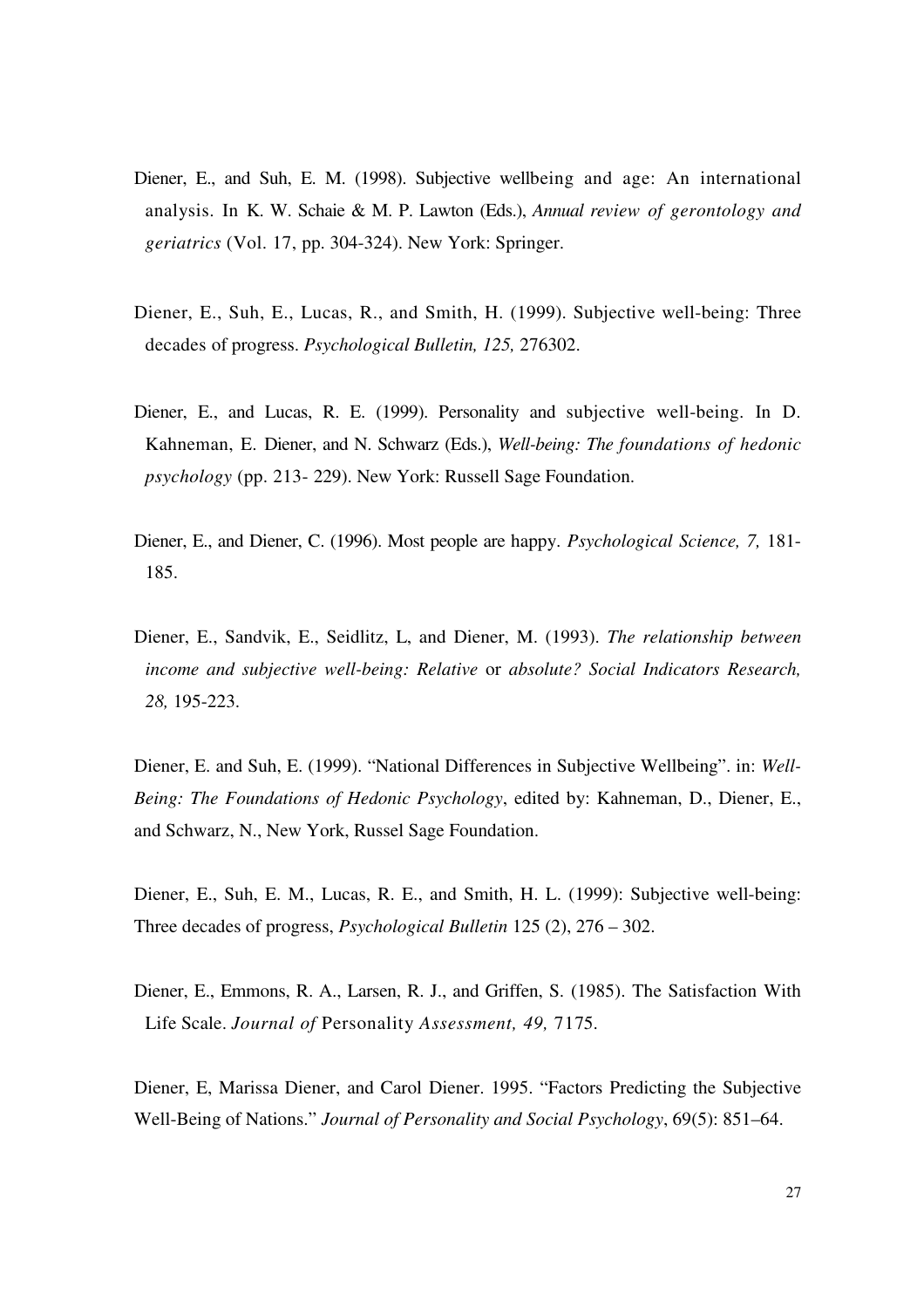Diener, Ed, Eunkook M. Suh, Richard E. Lucas and Heidi L. Smith (1999). Subjective Well-Being: Three Decades of Progress. *Psychological Bulletin* 125(2): 276-302.

Diener, E.; Chan, M.Y. (1984). "Happy People Live Longer: Subjective Well-Being Contributes to Health and Longevity". *Applied Psychology: Health and Well-Being* **3**: 1– 43.

Diener, E and Eunkook M. Suh. 1999. "National Differences in Subjective Well-Being," in Well-Being: The Foundations of Hedonic Psychology. D. Kahneman, E. Diener and N. Schwarz, eds. New York: Russell-Sage, pp. 434–50.

Drèze, Jean and Sen, Amartya (1995) *India: Economic Development and Social Opportunity*

Doyal, L., and Gough, I. (1991). *A Theory of Human Need*. London: Macmillan.

Easterlin, Richard A., 1973, Does Money Buy Happiness? The Public Interest, 30 (Winter), 3-10

Easterlin, Richard A.: 1995. 'Will Raising the Incomes of All Increase the Happiness of All?' Journal of Economic Behavior and Organization, 27(1), (June), pp.35-48.

Easterlin R. (2003). "Explaining Happiness". *Proceedings of National Academy of Science*, 100 (19), 11 176–11 183.

Etzioni, A. (1988). *The Moral Dimension; Toward a New Economics*. New York: The Free Press.

Ferrer-i-Carbonell, Ada. 2005. "Income and Well-Being: An Empirical Analysis of the Comparison Income Effect." Journal of Public Economics. 89:5-6, pp. 997–1019.

Frey, Bruno and Alois Stutzer. 2002. *Happiness & Economics*. Princeton: Princeton University Press.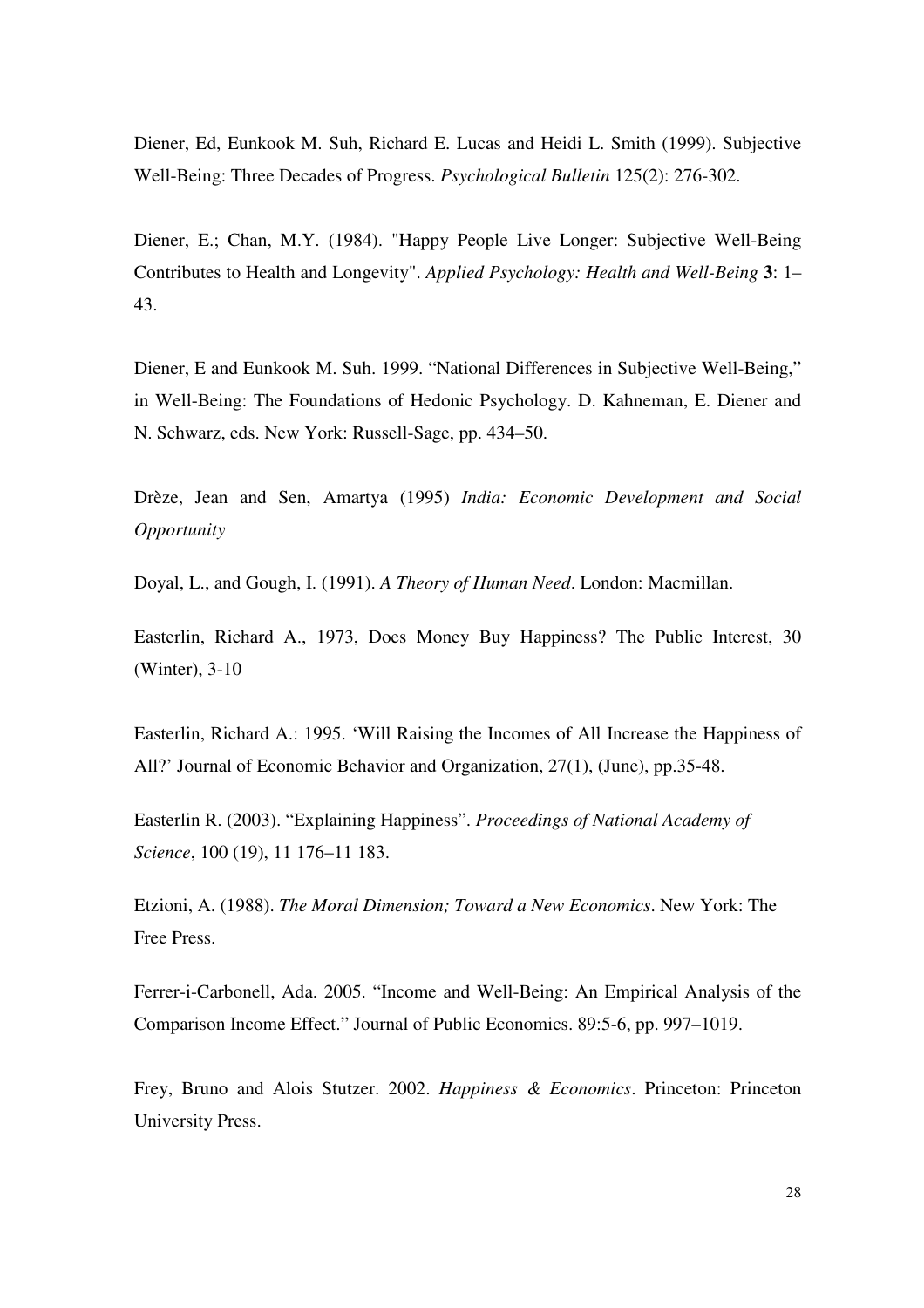Frey, Bruno and Alois Stutzer (2002). "What Can Economists Learn from Happiness Research?" *Journal of Economic Literature*, June, *40*(2), pp. 402–35.

Frey, Bruno S., Matthias Benz and Alois Stutzer (2004). Introducing Procedural Utility: Not Only What, But Also How Matters. *Journal of Institutional and Theoretical Economic* 160(3): 377-401.

Goudzwaard, B., and de Lange, H. (1994). *Beyond Poverty and Affluence; Towards a Canadian Economy of Care*. Toronto: University of Toronto Press.

Haring, M. J., Stock, W. A., and Okun, M. A. (1984). A research synthesis of gender and social class as correlates of subjective well-being. *Human Relations, 37,* 645-657.

Hektner, J.M., Schmidt, J.A., Csikszentmihalyi, M. (Eds.). (2006). *Experience Sampling Method: Measuring the Quality of Everyday Life*. Sage Publications, Inc.

Inglehart, Ronald. 1990. *Cultural Shift in Advanced Industrial Society*. Princeton: Princeton University Press.

Kahneman, Daniel. 1994 "New Challenges to the Rationality Assumption." *Journal of Institutional and Theoretical Economics*, March, *150*(1), pp. 18–36.

Kahneman, D. (1999). Objective happiness. In D. Kahneman, E. Diener, and N. Schwarz (Eds.), *Well-being: The foundations of hedonic* psychology (pp. 3-25). New York: Russell Sage Foundation.

Kahneman, Daniel and Krueger, Alan B. (2006). 'Developments in the Measurement of Subjective Well-Being' *Journal of Economic Perspectives*, Volume 20, Number 1, Winter : 3–24.

Kahneman, Daniel; Diener, E. and Schwarz, N., 1999 eds., *Well-being: Foundations of hedonic psychology*. New York: Russell Sage Foundation Press,.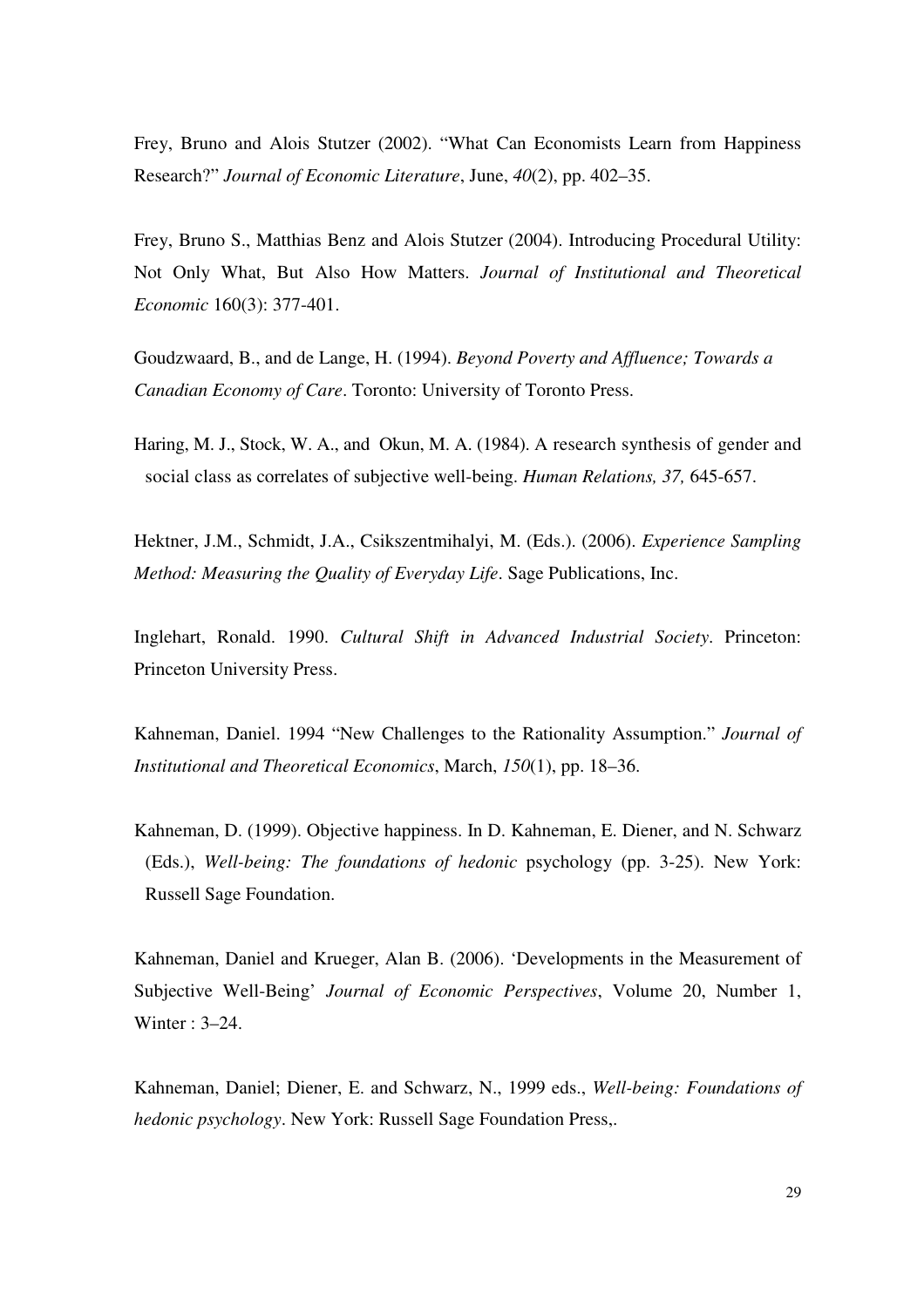Kahneman, Daniel, Alan B. Krueger, David Schkade, Norbert Schwarz and Arthur Stone (2004). Toward national well-being accounts. American Economic Review 94(2) Papers and Proceedings, pp. 429-434.

Kahneman, Daniel, Ed Diener und Norbert Schwarz (eds.) (1999). *Well-Being: The Foundations of Hedonic Psychology.* New York, NY: Russell Sage Foundation.

Kahneman, Daniel, Alan B. Krueger, David A. Schkade, Norbert Schwarz and Arthur A. Stone (2004). A Survey Method for Characterizing Daily Life Experience: The Day Reconstruction Method. *Science* 306(5702): 1776-1780.

Kelman, Mark (2005). Hedonic Psychology and the Ambiguities of "Welfare". *Philosophy and Public Affairs* 33(4): 408-409.

Larson, R., and Csikszentmihalyi, M. (1983). "The experience sampling method". *New Directions for Methodology of Social and Behavioral Science*, 15, 41-56.

Layard, Richard. 1980. "Human Satisfaction and Public Policy." *Economic Journal* 90, no. 363: 737–50.

Layard, Richard. 2005. *Happiness: Lessons from a New Science*. London: Allen Lane

Layard, Richard (2006). Happiness and public policy: A challenge to the profession. Economic Journal 116, pp. C24-C33.

- Lucas, R. E., Diener, E., and Suh, E. (1996). Discriminant validity of well-being measures. *Journal of Personality and Social Psychology, 71,* 616628.
- Lucas, R. E., and Gohm, C. (2000). Age and sex differences in subjective well-being across cultures. In E. Diener & E. M. Suh (Eds.), *Subjective wellbeing across cultures.*  Cambridge, MA: MIT Press.

30 Luttmer, Erzo. 2005. "Neighbors as Negatives: Relative Earnings and Well-Being."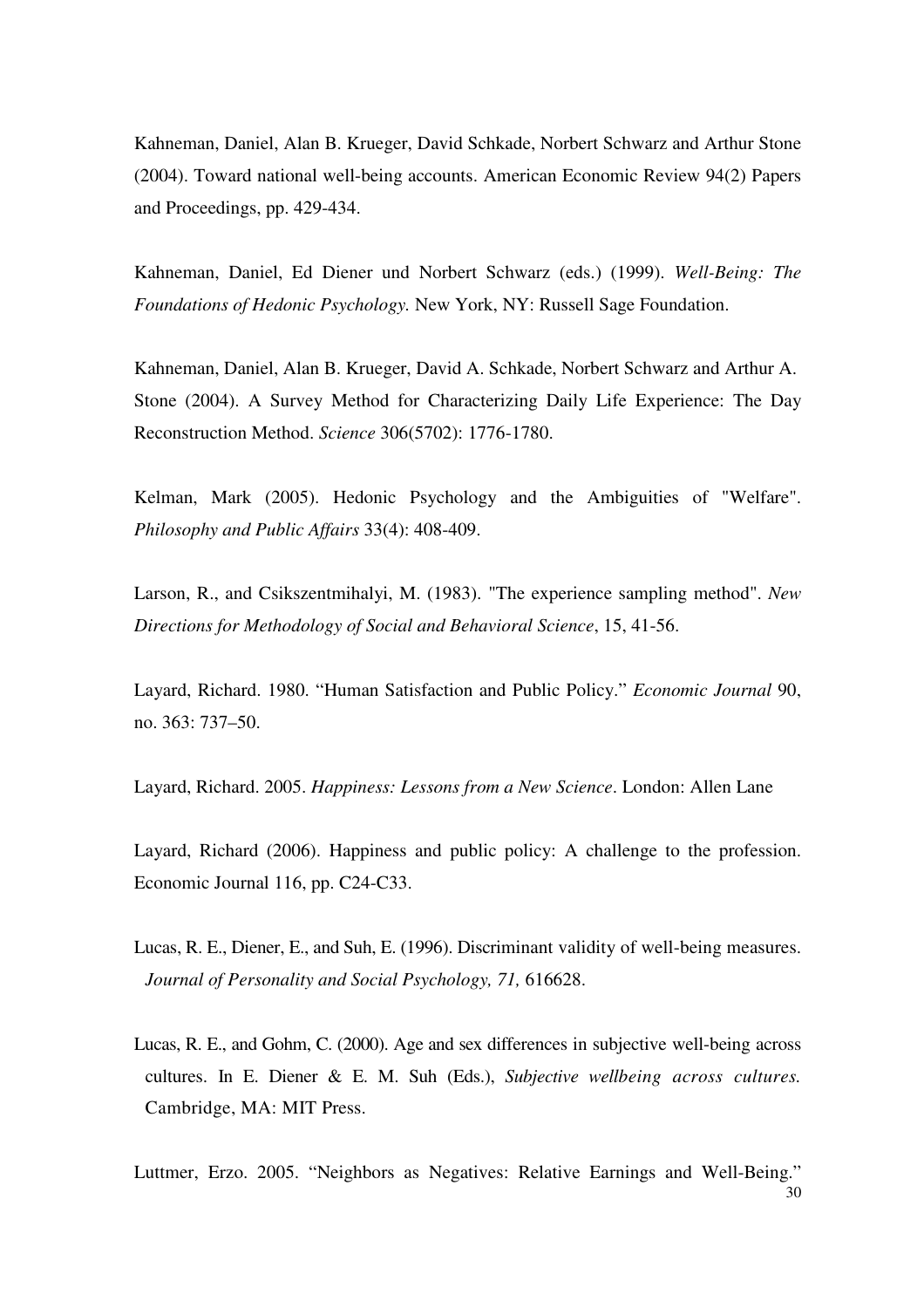Quarterly Journal of Economics. 120:3, pp. 963–1002.

Lykken, David T. and Auke Tellegen. 1996. "Happiness is a Stochastic Phenomenon." Psychological Science. 7:3, pp. 186–89.

Lyubomirsky, Sonja, Kennon M. Sheldon and David Schkade (2005). Pursuing happiness: The architecture of sustainable change. Review of General Psychology 9(2), pp. 111-131.

Max-Neef, M. (1991). *Human Scale Development: Conception, Application and Further Reflections*. New York: Apex Press.

McMahon, Darrin (2006). *The Pursuit of Happiness: A History from the Greeks to the Present*. London: Allen Lane

Myers, D. (1992). *The pursuit of happiness.* New York: Morrow.

Nelson, J.A. (1993). "The Study of Choice or the Study of Provisioning? Gender and the Definition of Economics". In M.A. Ferber and J.A. Nelson (Eds.), *Beyond Economic Man: Feminist Theory and Economics* . (23-36). Chicago: University of Chicago Press.

Nordhaus, W. D. and J. Tobin (1972). Is Growth Obsolete?, In: *Economic Growth*, National Bureau of Economic Research, General Series No. 96, New York, pp.1−80.

Norton, M.I., Dunn, E.W., & \*Aknin, L.B. (2009). From wealth to well-being: Spending money on others promotes happiness. Invited talk at the Society for Personality and Social Psychology, Tampa, FL

Nussbaum M. and J. Glover (1995). *Women, Culture and Development: A Study of Human Capabilities*. Oxford, Oxford University Press.

Oishi, S. (2000). *Culture and memory for emotional experiences: On-line vs. retrospective judgments of subjective well-being.* Unpublished doctoral dissertation, University of Illinois, Urbana-Champaign.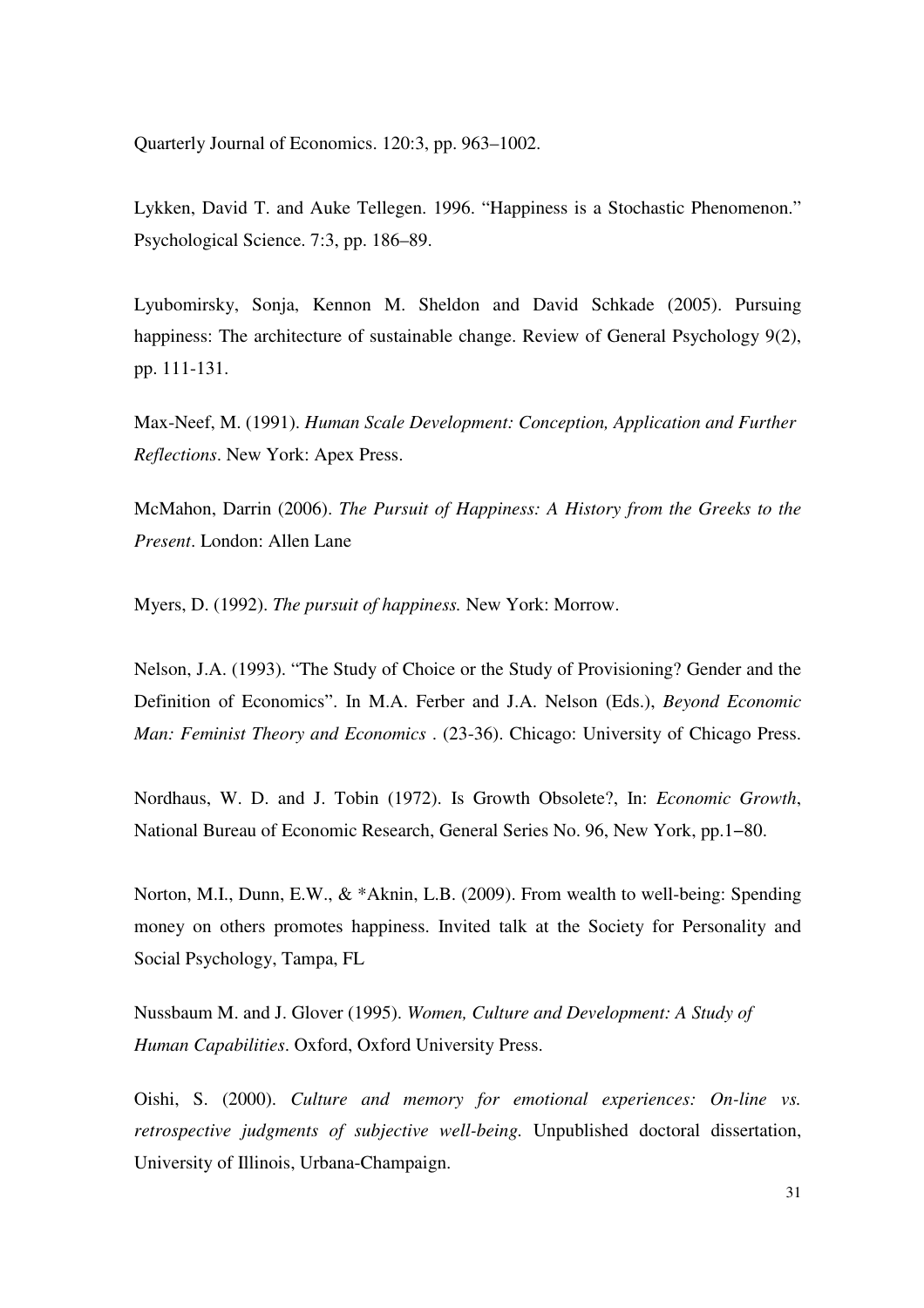Okun, M. A.; Stock, W. A.; Haring, M. J.; and Witter, R. A. (1984). "Health and subjective well-being: a meta-analysis". *The International journal of aging and human development* **19**: 111–132.

Oreopoulos, Philip. 2003. "Do Dropouts Drop Out Too Soon? Evidence from Changes in School-Leaving Laws." Mimeo, University of Toronto, March.

Osberg, Lars (1985) "The Measurement of Economic Well-being" in D. Laidler (research coordinator), *Approaches to Economic Well-being*, Vol. 26, Research Studies of the MacDonald Commission (Toronto: University of Toronto Press).

Osberg, Lars and Andrew Sharpe (1998) "An Index of Economic Well-being for Canada," Research Paper, Applied Research Branch, Human Resources Development.

Oswald, Andrew J. 1997. "Happiness and Economic Performance." *Economic Journal*, 107(445): 1815–31.

Pavot, W., and Diener, E. (1993). Review of the satisfaction with life scale. *Psychological Assessment, 5,* 164-172.

Plato (1976 [circa 4 BC]) *Protagoras*, ed. and trans. C.C.W. Taylor, Oxford: Clarendon Press.

Rawls, John (1971) *A Theory of Justice*, Cambridge, MA: Harvard University Press.

Rayo, Luis and Gary S. Becker. 2005. "On the Foundations of Happiness." Mimeo, University of Chicago.

Sandvik, E., Diener, E., and Seidlitz, L (1993). Subjective well-being: The convergence and stability of self-report and non-self-report measures. *Journal of Personality, 61,* 317- 342.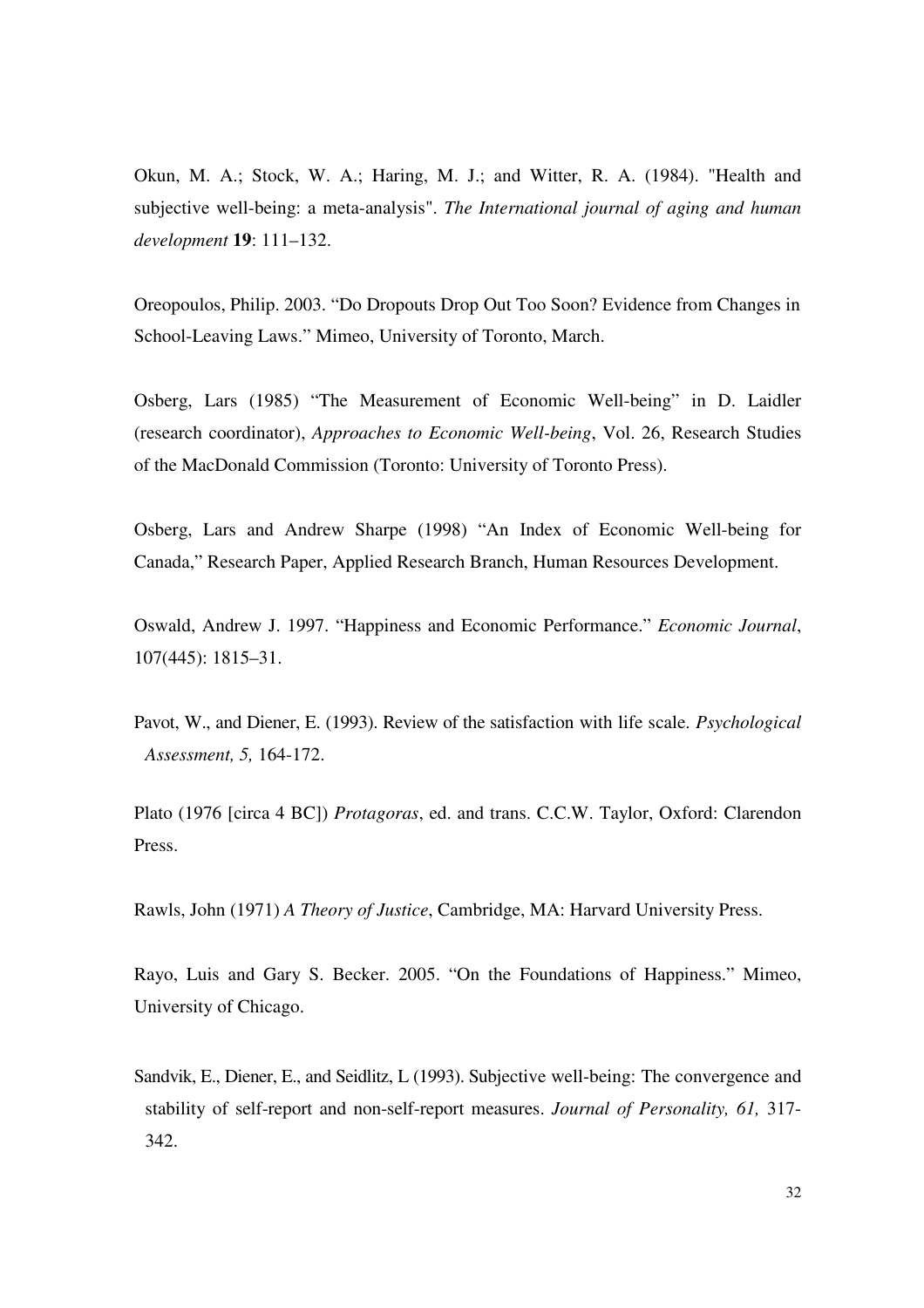Schimmack, U., and Diener, E. (2003): Predictive validity of explicit and implicit selfesteem for subjective well being, Journal of Research in Personality 37 (2), 100 – 106.

Schimmack, U., Diener, E. and Oishi, S. (2002): Life-satisfaction is a momentary judgment and a stable personality characteristic: The use of chronically accessible and stable sources, Journal of Personality 70 (3), 345 – 384.

Schimmack, U., Krause, P., Wagner, G. G. and Schupp, J. (2007): Stability and change of SWB: An experimentally enhanced latent state-trait-error analysis,

Schimmack, U. and Oishi, S. (2005): The influence of chronically and temporarily accessible information on life satisfaction judgments, Journal of Personality and Social Psychology 89 (3), 395 – 406.

Schimmack, U., Schupp, J. and Wagner, G. G. (2008): The influence of environment and personality on the affective and cognitive component of subjective well-being, Social Indicators Research 89, 41 – 60.

Sen A. (1985). *Commodities and Capabilities*, North-Holland Publishing Co.

Sen, A. (1992). *Inequality Reexamined*. New York: Russell Sage Foundation.

Stone, Arthur A., Saul S. Shiffman and Marten W. DeVries (1999). Ecological Momentary Assessment. In: Kahneman, Daniel, Ed Diener and Norbert Schwarz. *Well-Being: The Foundations of Hedonic Psychology* (eds.). New York, NY: Russell Sage Foundation: 26-39.

Sumner, Leonard W. (1996). *Welfare, Happiness, and Ethics*. Oxford, UK: Oxford University Press.

Sunstein, Cass R. and Thaler, Richard. 2003 "Libertarian Paternalism Is Not an Oxymoron." University of Chicago Law Review, 70 (4): 1159–1202.

Taylor, C. (1991). *The Malaise of Modernity*. Concord, Ontario: Anansi Press.